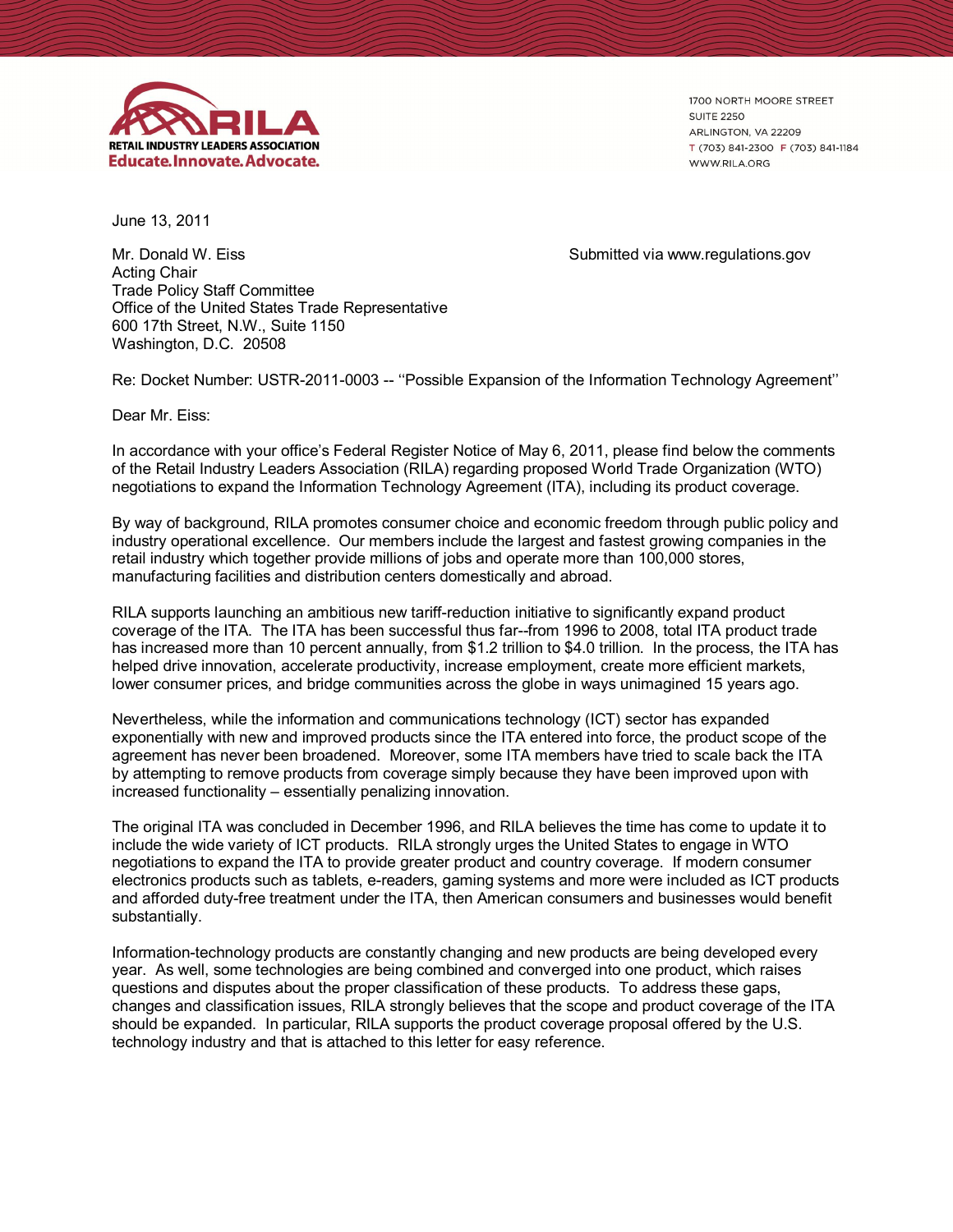In addition, while some countries have joined the ITA since it was completed, only 73 of the WTO's 153 members are ITA members. RILA sees the expansion of commitments to all WTO economies as an important negotiating priority for the United States.

RILA strongly urges the United States to pursue negotiations to expand the product and country coverage of the ITA. Thank you for consideration of our views and we look forward to working with you to ensure the ITA is updated in a way that includes the wide array of innovative and constantly evolving information technology products. Please do not hesitate to contact me at (703) 600-2046 or stephanie.lester@rila.org if you have any questions.

Sincerely,

Sephanic Sesion

Stephanie Lester Vice President, International Trade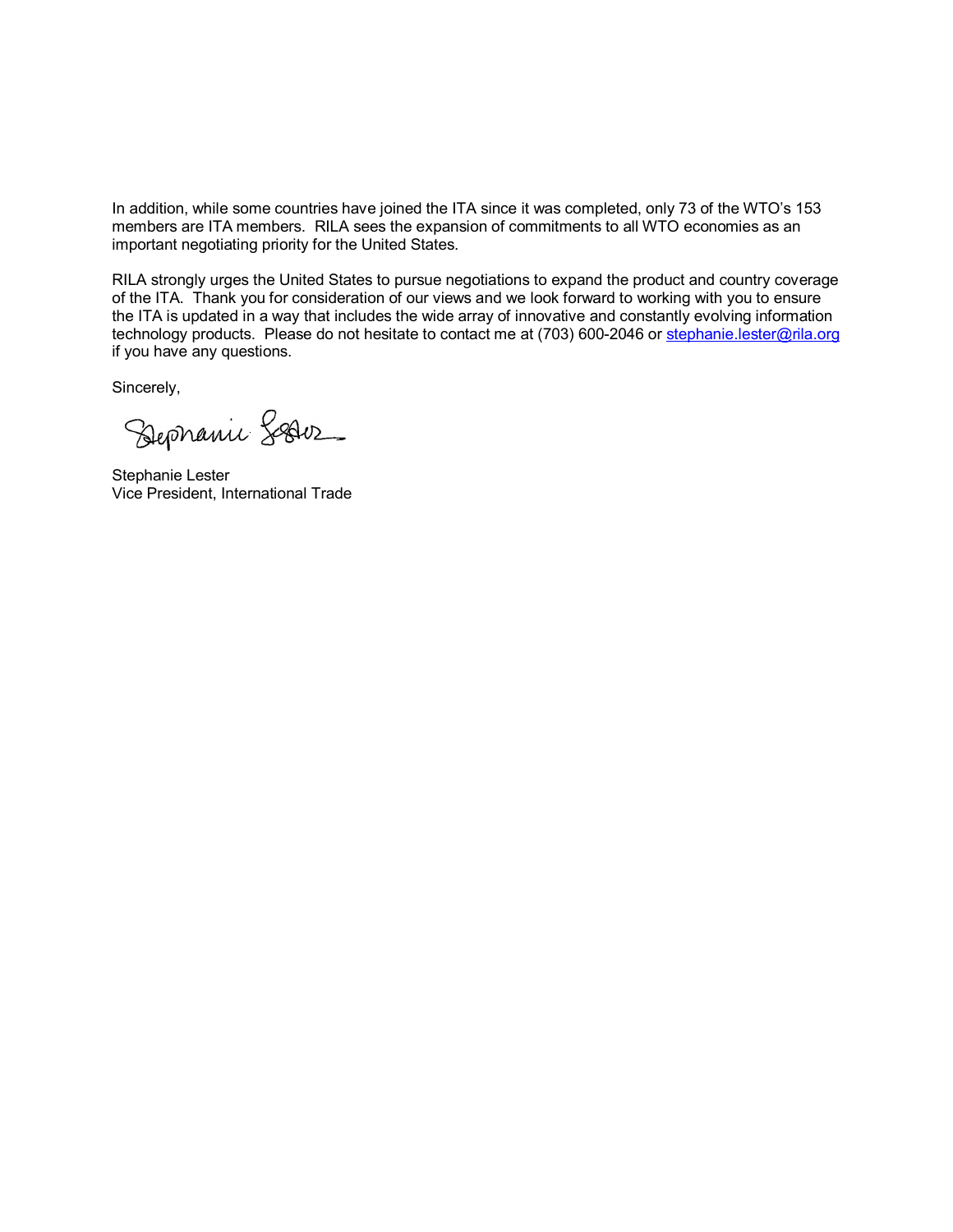## **EXPANSION OF THE INFORMATION TECHNOLOGY AGREEMENT (ITA): PROPOSAL FOR ADDITIONAL PRODUCT COVERAGE**

**THE FOLLOWING REPRESENTS THE VIEWS OF THE ORGANIZATIONS PARTICIPATING IN THIS JOINT PUBLIC COMMENT IN RESPONSE TO THE MAY 6, 2011 FEDERAL REGISTER NOTICE OF THE OFFICE OF UNITED STATES TRADE REPRESENTATIVE. THIS IS A CONSOLIDATED LIST SHOWING WHICH ICT PRODUCTS THE UNITED STATES SHOULD SEEK TO INCLUDE AND PROVIDE DUTY-FREE TREATMENT UNDER THE ITA. PROPOSED COVERAGE IS SHOWN BY HS SUBHEADING (US LANGUAGE AT DETAILED LEVELS) WHERE THE PRODUCTS ARE BELIEVED TO BE CLASSIFIED, WITH AN APPENDIX FOR ARTICLES PROPOSED TO BE COVERED "WHEREVER CLASSIFIED", AND A SEPARATE APPENDIX HIGHLIGHTING SOME RELATED CLASSIFICATION COVERAGE ISSUES THAT SHOULD BE ADDRESSED IN THE COURSE OF ANTICIPATED NEGOTIATIONS AMONG ITA MEMBERS. FOR QUESTIONS RELATED TO THIS PROPOSAL, PLEASE CONTACT JOHN NEUFFER AT JNEUFFER@ITIC.ORG.** 

| <b>HS 2007</b>                                                                      | <b>Other</b> | <b>Description</b>                                                                                                                                                                                                                                                                                                                |
|-------------------------------------------------------------------------------------|--------------|-----------------------------------------------------------------------------------------------------------------------------------------------------------------------------------------------------------------------------------------------------------------------------------------------------------------------------------|
| (sub)heading                                                                        | info         |                                                                                                                                                                                                                                                                                                                                   |
| 3215.11 (black<br>printing ink),<br>.19 (other printing<br>ink),<br>.90 (other ink) |              | Ink of any kind or concentration for printers, photocopiers, fax<br>machines and multifunction machines (e.g., multifunction<br>printers and digital copiers) <sup>1</sup> , wherever classified, and for ink<br>cartridges for any of these goods                                                                                |
| ex3701.30                                                                           |              | Certain digital plates and film for photography, specifically,<br>Photographic plates and film in the flat, sensitized,<br>unexposed, of any material other than paper, paperboard<br>or textiles, not x-ray film and not instant print film                                                                                      |
| ex3701.30.00 and<br>ex3701.99.60                                                    |              | Photomask blanks or (photoblanks), which are quartz substrates<br>coated with photosensitive materials A Photoblank is a synthetic<br>quartz substrate made of high-purity plates of 100% fused silica<br>that have been annealed, polished and beveled according to<br>stringent specifications established by the semiconductor |

 1 "Multifunction machines" as defined in the recent WTO dispute settlement panel report, "are machines which perform two or more of the functions of printing, copying, or facsimile transmission, capable of connecting to an automatic data-processing machine or to a network (including devices commercially known as MFPs (multifunctional printers), other "input or output units" of "automatic data-processing machines" (ADP), and facsimile machines)." See WTO, European Communities and Its Member States – Tariff Treatment of Certain Information Technology Products, *Reports of the Panel,* WT/DS375,376,377/R at 335-336 (16 August 2010)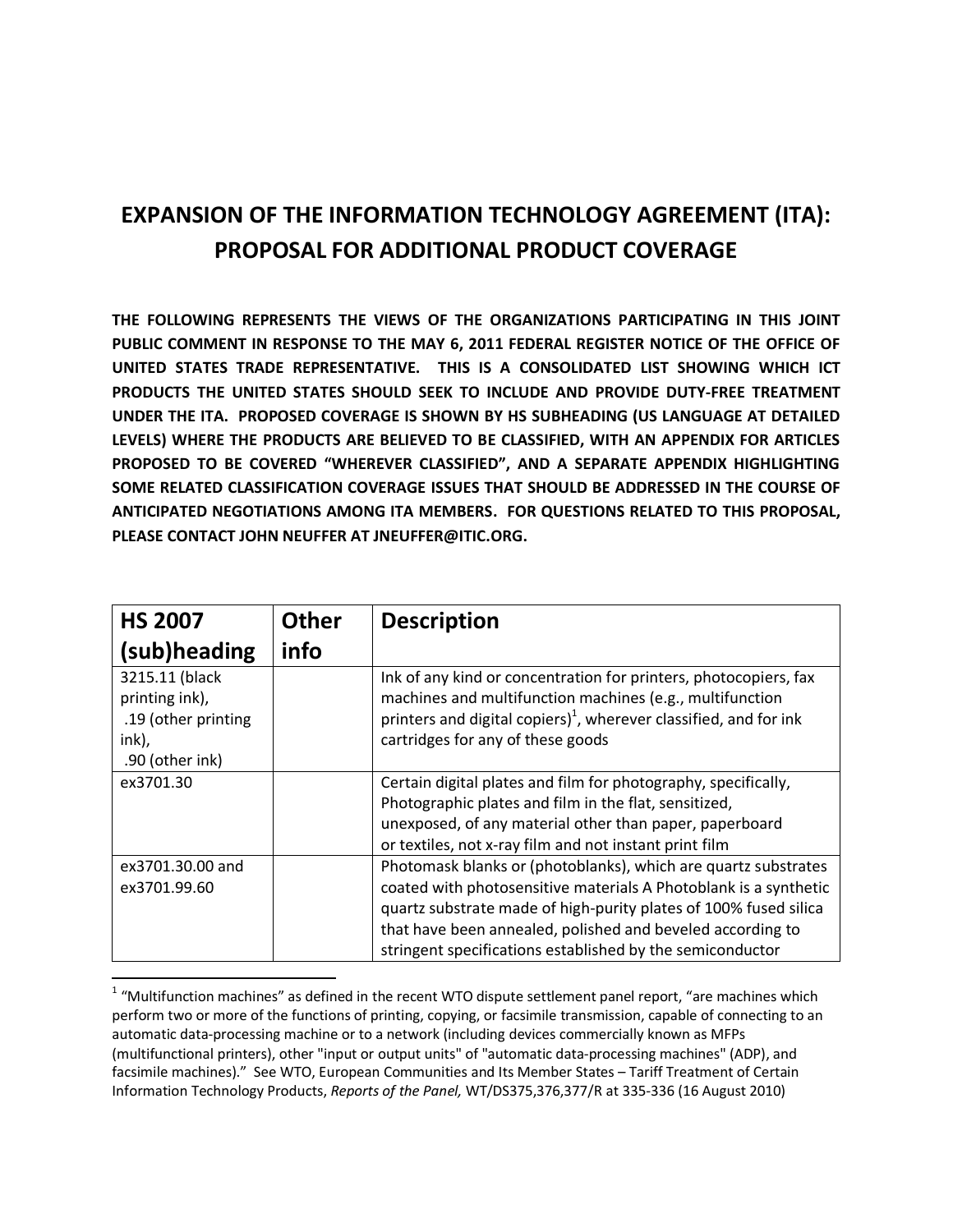|                     | industry, which in turn are coated with a thin layer of chromium             |
|---------------------|------------------------------------------------------------------------------|
|                     | and photoresist and used in the manufacture of a photomask.                  |
|                     | The two classifications differ by the size of the photoblank.                |
| ex3701.99.60        | Photo masks coated with photosensitive material                              |
| ex3702.42, .43, .44 | Dry film photo resist (six digit categories differ by width of film)         |
| ex3705.90           | Exposed and developed photo masks and reticules. Photomasks                  |
|                     | are an integral component in the lithographic process of                     |
|                     | semiconductor manufacturing. High-purity quartz or glass plates              |
|                     | containing precision images of integrated circuits (or chips),               |
|                     | photomasks are used as masters by chipmakers, and other                      |
|                     | industries, to optically transfer these images onto                          |
|                     | semiconductor wafers. Current advanced lithographic tools,                   |
|                     | such as deepUV steppers, project light through a photomask and               |
|                     | a high aperture lens. The intensity of the light casts an image of           |
|                     | the device's design--the pattern on the photomask--onto a                    |
|                     | silicon wafer coated with a light sensitive material called                  |
|                     | photoresist.                                                                 |
| 3706.10             | Exposed motion picture film, including Sound recordings on                   |
|                     | motion picture film suitable for use in connection with motion-              |
|                     | picture exhibits; and Feature films                                          |
| 3707.10, .90        | Sensitizing solution and toner and other chemical preparations               |
|                     | for printers, fax machines, photocopiers and multifunction                   |
|                     | machines, <sup>2</sup> wherever classified, and for bulk toner and for toner |
|                     | cartridges for any of these goods; also liquid photoresist and               |
|                     | other chemical preparations for semiconductor manufacturing,                 |
|                     | such as developer                                                            |
| Ex3907.30           | Epoxide resins for the process of semiconductor manufacturing,               |
|                     | including mold compounds for semiconductor encapsulation                     |
| Ex3926.90.9980      | Splice protector sleeves for optical fiber fusion                            |
| Ex4907.00           | Documents of title, specifically licenses to use software in                 |
| ex4911.10 and       | printed form; Other Printed matter, including printed pictures               |
| ex4911.98 and       | and photographs: trade advertising material, commercial                      |
| ex4911.99           | catalogs and the like; specifically coded key cards, stored value            |
|                     | cards, and point of sale activation (POSA) cards for downloads               |
|                     | and/or activation of games and software and other internet                   |
|                     | content and services and telecommunications services,                        |
|                     | wherever classified                                                          |
| Ex6903.10           | Graphite or Silicon carbide crucible for use in articles covered             |
|                     | under the ITA                                                                |
| 6909.11.20          | Ceramic wares for laboratory, chemical or other technical uses               |
|                     | of porcelain or china, specifically ceramic wares used in the                |

<sup>-&</sup>lt;br><sup>2</sup> Defined supra, note 1.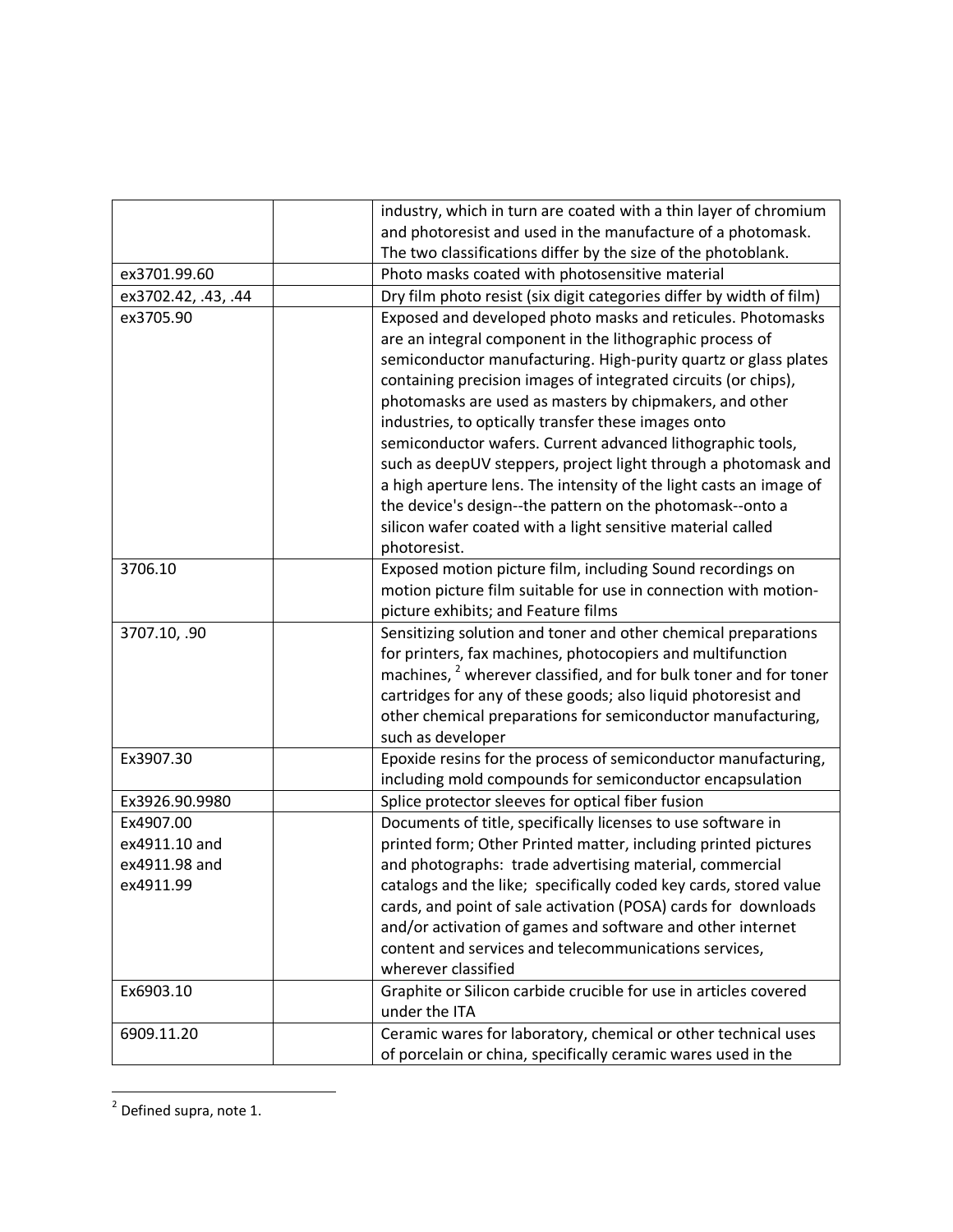|                | semiconductor manufacturing industry                                |
|----------------|---------------------------------------------------------------------|
| ex6909.19      | Ceramic wares for laboratory, chemical and other technical uses,    |
|                | specifically for products covered by the ITA or by this initiative, |
|                | including but not limited to equipment classified in heading        |
|                | 8486                                                                |
| Ex7002.20.10   | Unworked glass rods of fused quartz or other fused silica (used     |
|                | in semiconductor manufacturing to provide optical elements for      |
|                | microlithography)                                                   |
| Ex7002.31      | Unworked glass tubes of fused quartz or other fused silica (used    |
|                | in semiconductor manufacturing to provide optical elements for      |
|                | microlithography)                                                   |
| 7006.00.40.50  | Synthetic Quartz substrate; glass substrates used in production     |
|                | of photomasks. These are high-purity plates of 100% fused silica    |
|                | that have been annealed, polished and beveled according to          |
|                | stringent specifications established by the semiconductor           |
|                | industry. Synthetic quartz substrates are critical to the           |
|                | manufacture of photoblanks, which are in turn used to make          |
|                | photomasks. Photomasks are used as masters by                       |
|                | semiconductor manufacturers to optically transfer images of         |
|                | integrated circuits onto semiconductor wafers.                      |
|                |                                                                     |
| 7014           | Signaling glassware and optical elements of glass (other            |
|                | than those of heading 7015), not optically worked: including        |
|                | Lens blanks of glass (other than for spectacles) and other optical  |
|                | elements; lens/blank silicon dioxide; and other silicon dioxide     |
|                | /optical elements                                                   |
| Ex7017.10      | Laboratory glassware of fused quartz or other fused silica for      |
|                | products covered by the ITA or by this initiative, including but    |
|                | not limited to equipment classified in heading 8486, to the         |
|                | extent not already covered by the ITA (ITA covers only such         |
|                | articles designed for production of semiconductor wafers but        |
|                | not other semiconductor processes. The items already covered        |
|                | by ITA are at subheading 7017.10.30.00)                             |
| Ex7020.00      | Other articles of fused quartz or other fused silica for products   |
|                | covered by the ITA or by this initiative, including but not limited |
|                | to equipment classified in heading 8486, to the extent not          |
|                | already covered by the ITA. (ITA covers only such articles          |
|                | designed for production of semiconductor wafers not other           |
|                | semiconductor processes. The items currently covered by ITA         |
|                | are classified at subheading 7020.00.30)                            |
| ex7326.90      | Articles of iron and steel nspf, specifically frames, brackets and  |
| (in the US,    | other articles of iron and steel for use in manufacturing           |
| 7326.90.85.88) | telecommunications equipment                                        |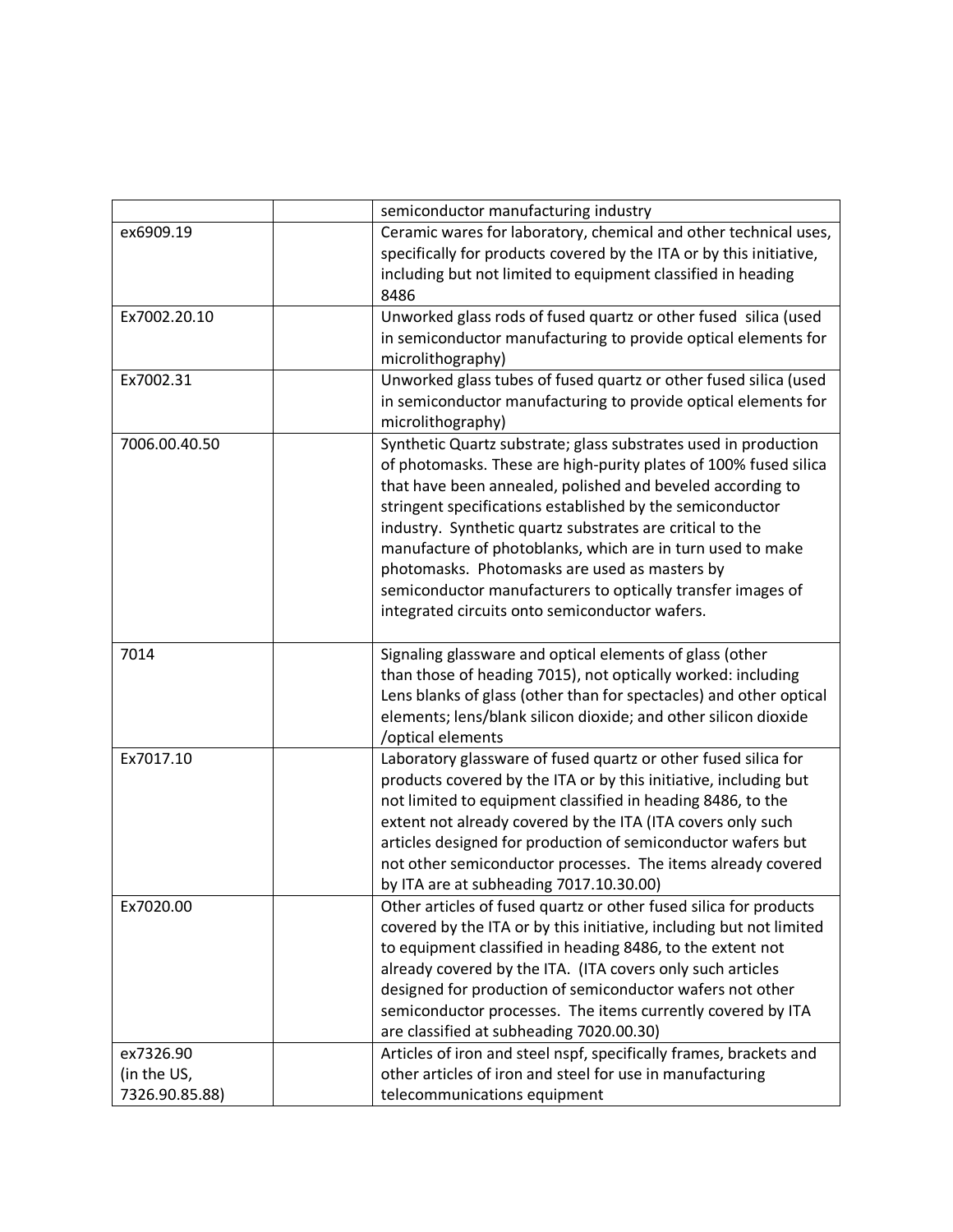| Ex7616        | Frames, brackets and other articles of aluminum for use in                |
|---------------|---------------------------------------------------------------------------|
| (7616.99.90)  | manufacturing telecommunications products or for                          |
|               | telecommunications apparatus                                              |
| ex8302.49     | Base metal mountings, fittings and similar articles suitable for          |
|               | furniture, specifically, Rack mounts for articles covered by this         |
|               | initiative and the ITA and brackets and similar fixtures for use in       |
|               | telecommunications products                                               |
| ex8414.10     | Vacuum pumps for production lines for semiconductors and                  |
|               | other items covered by the ITA or this initiative                         |
| ex8414.59 and | DC fans and cooling fans used in conjunction with                         |
| ex8414.90     | microprocessors or any other products covered by the ITA or               |
|               | this initiative. Some jurisdictions classify such fans in one of          |
|               | these classifications while some use the other. To eliminate              |
|               | conflicts, both should be covered.                                        |
| ex8414.90     | Parts for covered articles classified in heading 8414. This is not a      |
|               | duplicate entry.                                                          |
| 8414.59.60.60 | Fans, other, centrifugal (not a duplicate entry)                          |
| 8414.59.60.90 | Fans, other, axial (not a duplicate entry)                                |
| Ex8414        | Fan trays and other sub-assemblies containing fans for use in             |
|               | telecommunications products wherever classified                           |
| 8415.82.01.70 | Air conditioning units for digital printers                               |
| Ex8415        | Air conditioning units for cooling telecommunications systems             |
| ex8419.39     | Dryers for printed circuit board manufacturing                            |
| Ex8419.50     | Heat exchange units suitable for use in articles covered by the           |
|               | <b>ITA</b>                                                                |
| ex8419.89     | Equipment for the treatment of materials by a process involving           |
|               | a change in temperature such as heating (but not for cooking),            |
|               | specifically temperature treatment of rubber or plastics in               |
|               | printed circuit board manufacture.                                        |
| ex8419.90     | Parts for covered articles classified in heading 8419                     |
| ex8420.10     | Roll laminators for adding printed circuit photo resist to boards         |
| ex8421.19     | Certain centrifuges, specifically spinners for coating Liquid             |
|               | Crystal Display substrates                                                |
| ex8421.21     | Water purifying and filtering equipment for manufacturing                 |
|               | PCAs <sup>3</sup> or other products covered by this initiative or the ITA |
| ex8421.29     | Refrigerant recovery and recycling equipment and oil separation           |
|               | equipment                                                                 |
| Ex8421.29     | Liquid filters for articles covered by the ITA (this is not a             |
|               | duplicate entry)                                                          |
| ex8421.39     | Industrial gas separators, catalytic converters and air purifiers         |

 3 PCA refers to "Printed Circuit Assembly"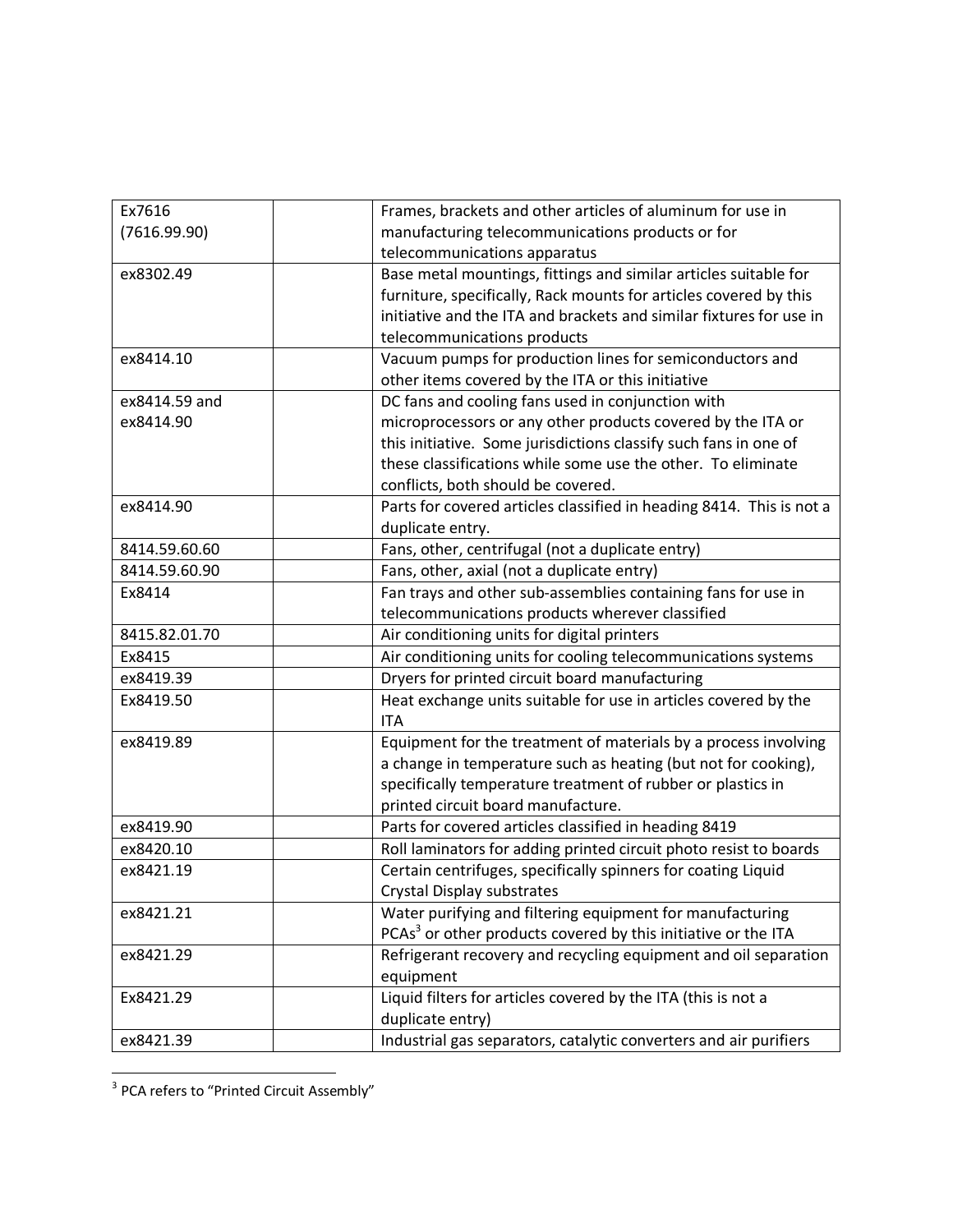|                     | including hydrogen purifiers and also including air filters and     |
|---------------------|---------------------------------------------------------------------|
|                     | purifiers for use with telecommunications systems and gas           |
|                     | filters and purifiers for articles covered by the ITA               |
| ex8421.99           | Parts for covered articles classified in heading 8421               |
| 8423.20             | Conveyor belt scales and other production line scales               |
| ex8423.81, .82, .89 | Digital electronic scales                                           |
| ex8423.90           | Weights and parts for digital electronic scales                     |
| ex8424.89           | Mechanical equipment for spraying liquids, including specifically   |
|                     | equipment for cleaning/spraying PCAs during the production          |
|                     | process.                                                            |
| ex8424.90           | Parts for covered articles in heading 8424                          |
| ex8428.20           | Machines for moving PCAs through an assembly line, including        |
| ex8428.33           | conveyors and elevators, and for placing components on printed      |
| ex8428.39           | circuits or substrates                                              |
| ex8428.90           |                                                                     |
| 8428.90.01.20       | Industrial robots                                                   |
| ex8431.31           | Parts for covered articles in heading 8428                          |
| ex8431.91           |                                                                     |
| Ex8431.39           | Magnetic disk process and transport cassettes and carriers          |
|                     | (wherever classified)                                               |
| ex8442.30           | Machines for labeling PCAs and other Phototypesetting and           |
|                     | composing machines                                                  |
| ex8442.40           | Parts for covered machines of 8442.30                               |
| 8442.50             | Plates, cylinders and other printing components                     |
| 8443.19             | Other printers including textile printing machinery and other       |
|                     | machinery used for printing by means of plates, cylinders and       |
|                     | other printing components of heading 8442, not elsewhere            |
|                     | classified (other than offset, flexographic, letterpress or         |
|                     | gravure), including screen printing machinery for applying          |
|                     | photosensitive material to panels used in making printed circuits   |
|                     | or applying solder, flex adhesive, or sealants to printed circuits; |
|                     | also including large or wide format industrial printing machinery   |
|                     | using digital printing technologies                                 |
| 8443.39.20          | Indirect process copiers excluded from the original ITA.            |
| 8443.39.40          | Other contact-type photocopier machines excluded from ITA.          |
| 8443.39.50          | Thermo copying apparatus.                                           |
| 8443.39.60          | Other copiers.                                                      |
| 8443.39.90          | Other other copiers. One ruling. Hand held label maker.             |
| ex8443.91, .99      | Parts and accessories of articles not now covered by the ITA but    |
|                     | proposed for coverage here in HS heading 8443                       |
| ex8456.90           | Plasma cleaner machines used to remove organic contaminants         |
|                     | from electron microscopy specimens and specimen holders in          |
|                     | semiconductor production process                                    |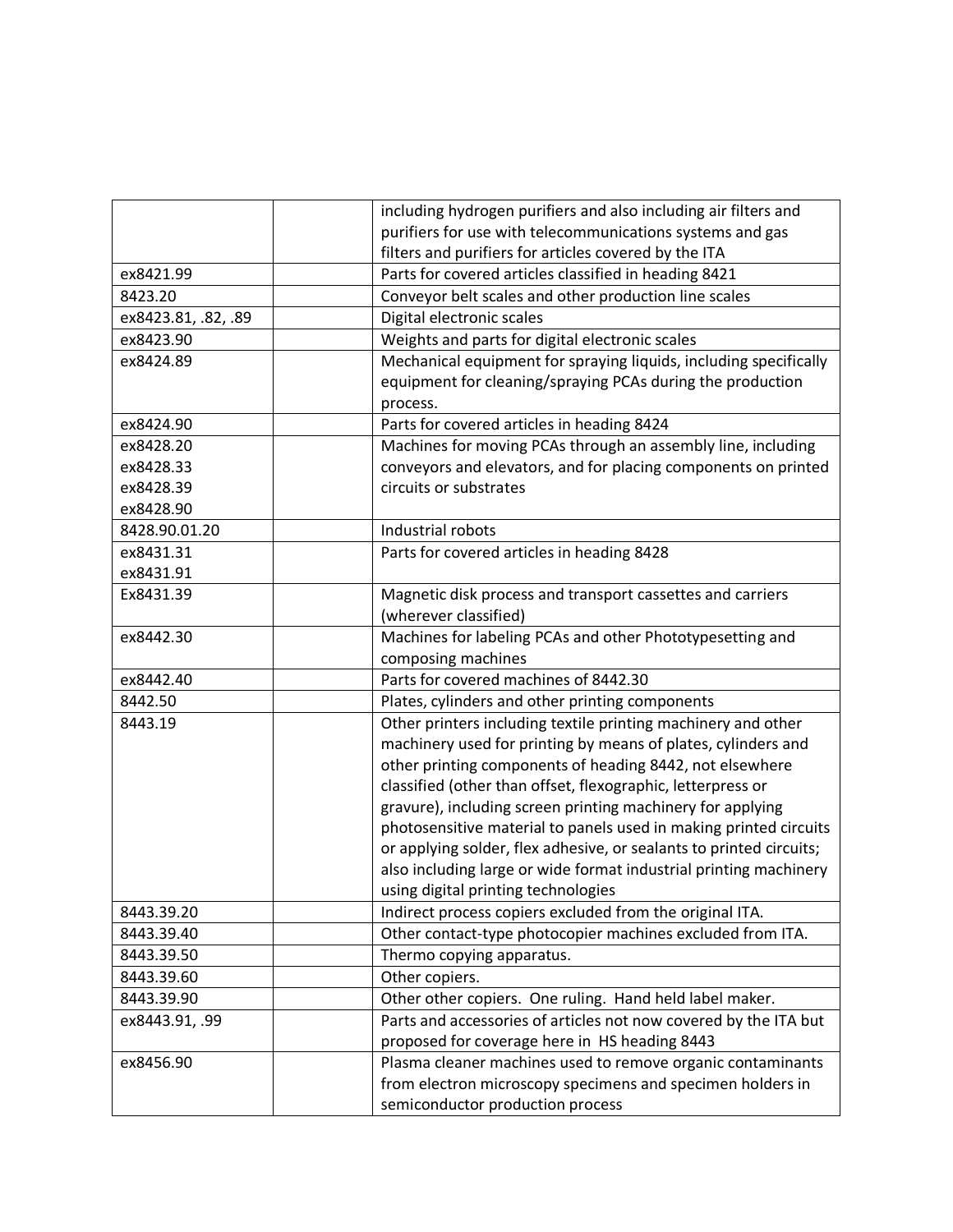| ex8472         | Office machines not covered by ITA. Note that Automatic Teller    |
|----------------|-------------------------------------------------------------------|
|                | Machines at HS 8472.90.10 are covered by the ITA. The rest of     |
|                | 8472 is not covered.                                              |
| 8473.10        | Parts of word processing machines in heading 8469. The ITA        |
|                | covers 8469 but omits this parts category, perhaps an oversight.  |
| ex8473.40      | Parts for office machines in 8472 not covered by ITA, including   |
| ex8473.50      | "bill note acceptors" that are classified as parts of machines in |
|                | 8472 not covered by the ITA                                       |
| 8475.21        | Machines for making optical fibers and preforms thereof           |
| ex8475.90      | Parts for machines described in 8475.21                           |
| ex8476.89.00   | DVD vending kiosks                                                |
| ex8477.10.90   | Blow-molding machines and other machines or encapsulating or      |
|                | sealing components in PCAs                                        |
| 8477.40        | Vacuum-molding machines and other thermo-molding machines         |
| ex8477.59, .80 | Other molding machines used in PCA manufacturing                  |
| ex8477.90      | Parts for covered molding machines in 8477                        |
| ex8479.82.0040 | Mixing, kneading or stirring machines, specifically machines for  |
|                | mixing etchant solutions for PCAs                                 |
| 8479.50        | industrial robots not elsewhere specified or included             |
| 8479.81        | Industrial machines for treating metal and wire, including coil   |
|                | winders                                                           |
| ex8479.90      | Parts for covered articles in heading 8479                        |
| ex8480.10      | Mold boxes for metal forms for ICT product or component or        |
|                | assembly manufacture                                              |
| ex8480.20      | Mold bases for ICT product or component or assembly               |
|                | manufacture                                                       |
| ex8480.30      | Molding patterns for ICT product or component or assembly         |
|                | manufacture                                                       |
| ex8480.41      | Injection or compression molds for metal for ICT product or       |
|                | component or assembly manufacture                                 |
| ex8480.49      | Other molds for metal for ICT product or component or             |
|                | assembly manufacture                                              |
| Ex8480.71      | Injection molds used in manufacturing items cove red by the ITA   |
| ex8480.79      | Other molds not elsewhere classified for ICT product or           |
|                | component or assembly manufacture                                 |
| Ex8481.20      | Valves suitable for use in articles covered by the ITA            |
| ex8481.30      | Certain non-return valves used in ICT product or component or     |
|                | assembly manufacture or testing                                   |
| Ex8481.80      | Pressure-reducing valves and manifolds suitable for use in        |
|                | articles covered by the ITA                                       |
| ex8481.80.90   | Other valves used in ICT product or component or assembly         |
|                | manufacturing or testing including valves with electrical         |
|                | actuators                                                         |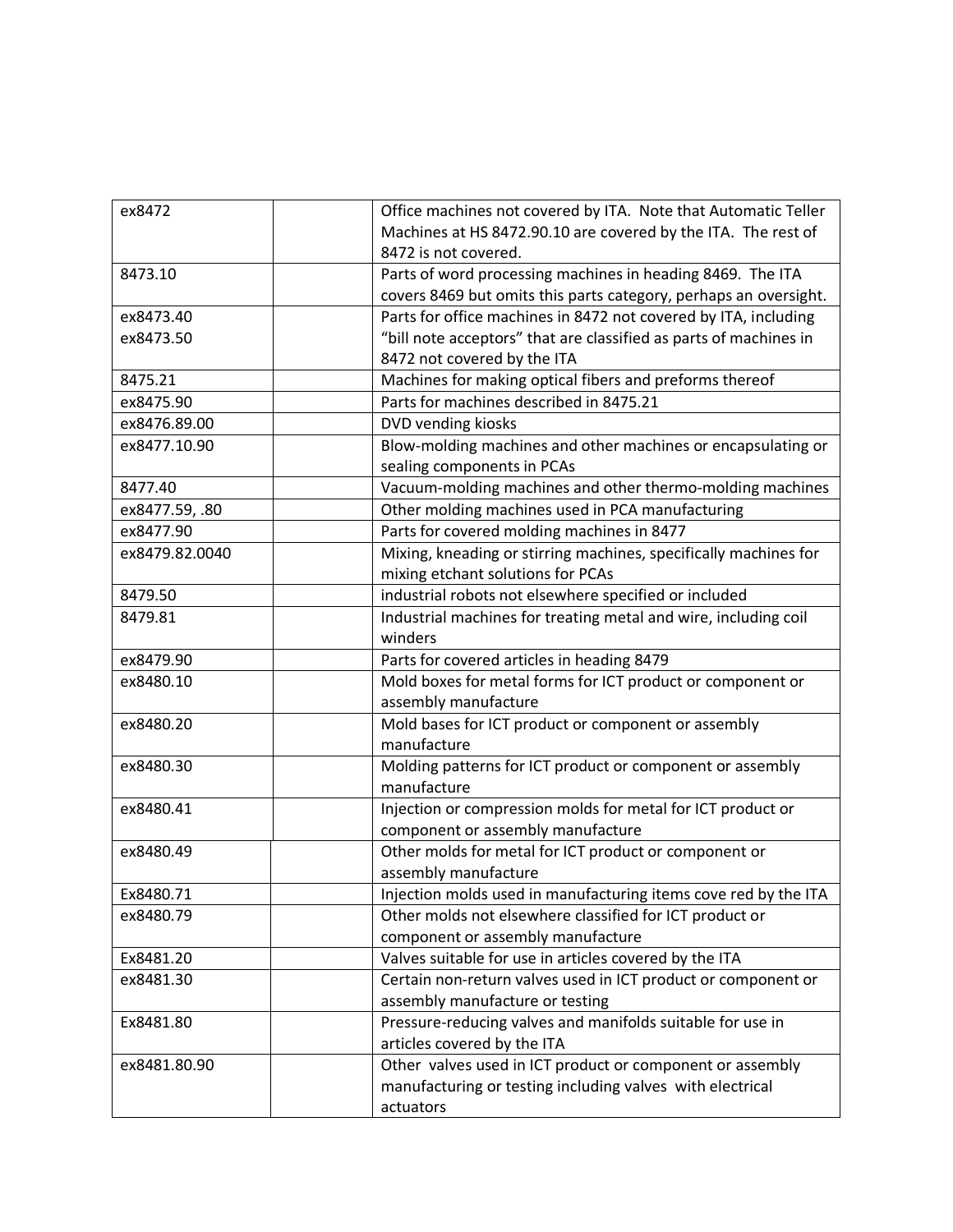| ex8481.90          | Parts of covered valves                                            |
|--------------------|--------------------------------------------------------------------|
| ex8483.40          | Gears and gear boxes, torque converters, for ICT product or        |
|                    | component or assembly manufacturing or testing or for ICT          |
|                    | products or components or assemblies                               |
| ex8483.50          | Flywheels and pulleys for ICT product or component or assembly     |
|                    | manufacturing or testing                                           |
| ex8483.60          | Clutches and shaft couplings (including universal joints) for ICT  |
|                    | product or component or assembly manufacturing or for ICT          |
|                    | products such as printers or photocopiers or multifunction         |
|                    | machines <sup>4</sup>                                              |
| ex8483.90          | Parts for covered articles in heading 8483, including toothed      |
|                    | wheels for gears                                                   |
| Special note       | It is submitted that the original ITA covers all of HS 8486, so a  |
| regarding coverage | request for further coverage is neither appropriate nor            |
| of HS 8486         | necessary. Nevertheless, numerous requests for coverage of         |
|                    | this heading were received in the course of compiling these        |
|                    | comments, with industry participants claiming that one ITA         |
|                    | member country or another was denying coverage to items            |
|                    | classified in one or more of the subheadings of HS 8486. The       |
|                    | problem is highlighted in the Appendix to this list, showing       |
|                    | "Other Coverage Issues." It is noted here to highlight the fact    |
|                    | that many industry members do not believe it is covered            |
|                    | because that has been their experience. HS 8486 was effective      |
|                    | as a result of the HS 2007 review by the WCO and implements        |
|                    | the original ITA Attachment A Section 2 product list with          |
|                    | consolidated classification headings for semiconductor and flat    |
|                    | panel display manufacturing equipment. It covers "Machines         |
|                    | and apparatus solely or principally for the manufacture of         |
|                    | semiconductor boules or wafers, semiconductor devices,             |
|                    | electronic integrated circuits or flat panel displays; machines    |
|                    | and apparatus for the manufacture or repair of masks and           |
|                    | reticles, assembling semiconductor devices or electronic           |
|                    | integrated circuits; and s lifting, handling, loading or unloading |
|                    | of boules, wafers, semiconductor devices, electronic integrated    |
|                    | circuits and flat panel displays; parts and accessories."          |
| ex8501             | Electric motors and generators, specifically solar panels          |
|                    | assembled into modules with diodes and other simple control        |
|                    | elements, and power generators to ensure uninterrupted power       |
|                    | for data centers in the event of regular power failure             |
| ex8502             | Electric generating sets and converters for items covered by the   |
|                    | ITA or this initiative                                             |
|                    |                                                                    |

 4 "Multifunction machines" are defined, supra, note 1.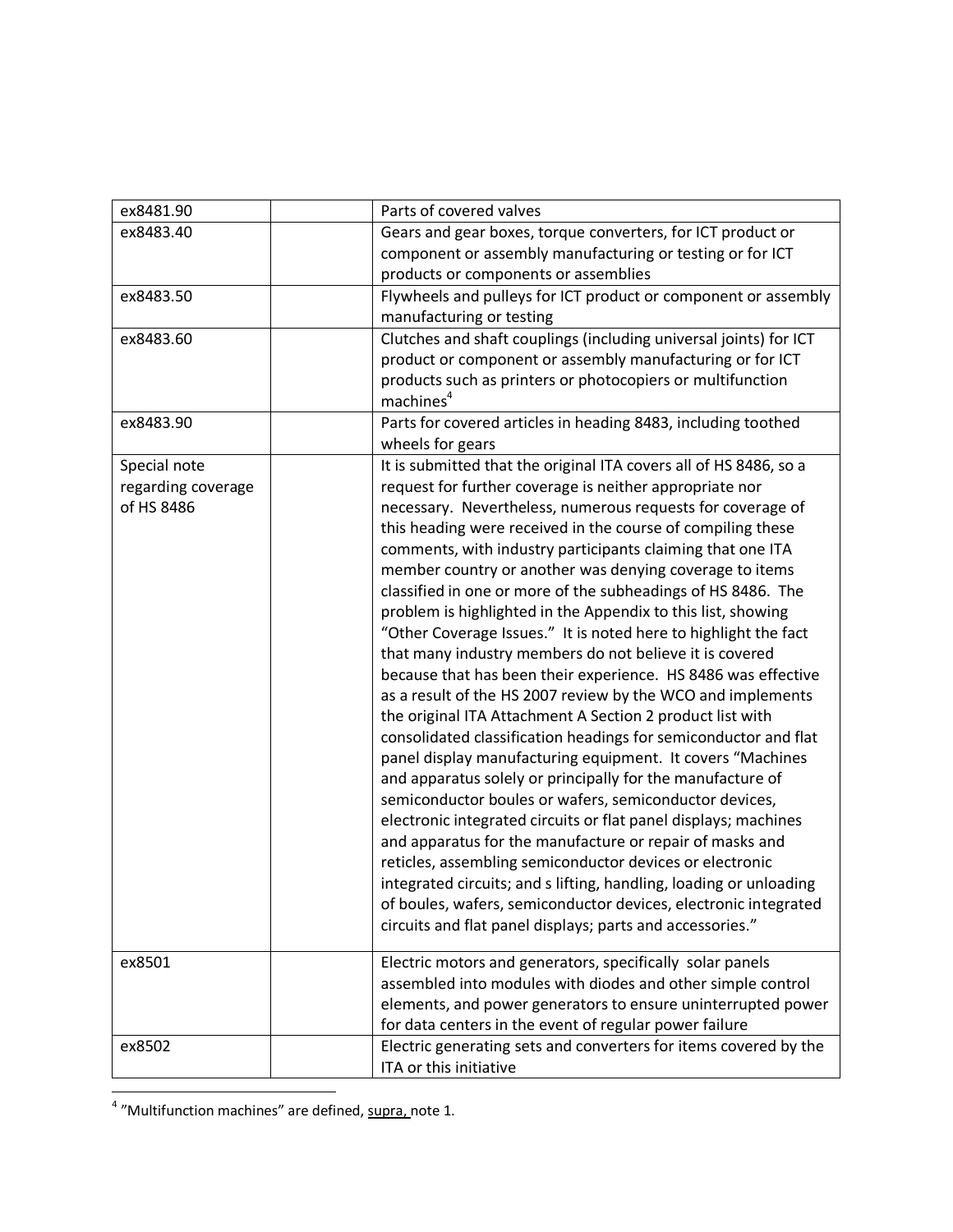| ex8503        | Parts for covered articles classified in heading 8502                                                                  |
|---------------|------------------------------------------------------------------------------------------------------------------------|
| ex8504.10     |                                                                                                                        |
|               | Ballasts for discharge lamps or tubes, digitally addressable and<br>suitable for use in IT controlled lighting systems |
|               |                                                                                                                        |
| 8504.32; .33  | Transformers for the telecommunications industry                                                                       |
| ex8504.40     | Electrical transformers, static converters and inductors,                                                              |
| ex8504.50     | specifically power supplies, battery packs and battery chargers                                                        |
|               | for ITA products and products covered by this initiative,                                                              |
|               | wherever those products are classified, to the extent not already                                                      |
|               | covered by the ITA (The ITA covers power supplies for current                                                          |
|               | ITA products. This would add power supplies for products                                                               |
|               | added to the ITA by this initiative and would also add battery                                                         |
|               | packs and battery chargers for all products, both current ITA                                                          |
|               | items and products added by this initiative.)                                                                          |
| 8504.40.95.40 | Other power supplies, rectifiers                                                                                       |
| ex8504.90     | Parts for products to be covered in this initiative                                                                    |
| ex8505        | Electromagnets and permanent magnets, including parts used in                                                          |
|               | or used to make ITA products including products covered by this                                                        |
|               | initiative                                                                                                             |
| 8506          | Primary batteries and cells and parts thereof, including primary                                                       |
|               | batteries of manganese dioxide                                                                                         |
| ex8507        | Electric storage batteries of all types for goods covered by the                                                       |
|               | ITA and goods covered by this initiative, including data centers                                                       |
|               | utilizing batteries as backup power sources, also including                                                            |
|               | battery packs for machines covered by the ITA or other                                                                 |
|               | machines covered by this initiative and including parts of                                                             |
|               | covered batteries but excluding various types of batteries used                                                        |
|               | to power electric vehicles (and covered by specific classifications                                                    |
|               | therefore)                                                                                                             |
| ex8514.10     | Resistance-heated furnaces for PCA or other ITA manufacturing                                                          |
| ex8514.20     | Microwave ovens for PCA or other ITA manufacturing                                                                     |
| ex8514.30     | Other furnaces and ovens for PCA or other ITA manufacturing                                                            |
| ex8514.40     | Induction heated lab furnaces                                                                                          |
| ex8514.90     | Parts for covered articles in heading 8514                                                                             |
| 8515.19       | Machines for brazing/soldering                                                                                         |
| 8515.21, .29  | Machines for resistance welding of metals                                                                              |
| 8515.31, .39  | Machines for arc welding of metals                                                                                     |
| 8515.80       | Ultrasonic and other welding machines                                                                                  |
| ex8515.90     | Parts for covered articles in heading 8515                                                                             |
| ex8516.80     | Other Electric heating resistors                                                                                       |
| 8516.90       | Parts of covered items in heading 8516.80                                                                              |
| ex8517.12     | Telephones for cellular networks or for other wireless networks,                                                       |
|               | to the extent not covered by ITA (The text of the original ITA                                                         |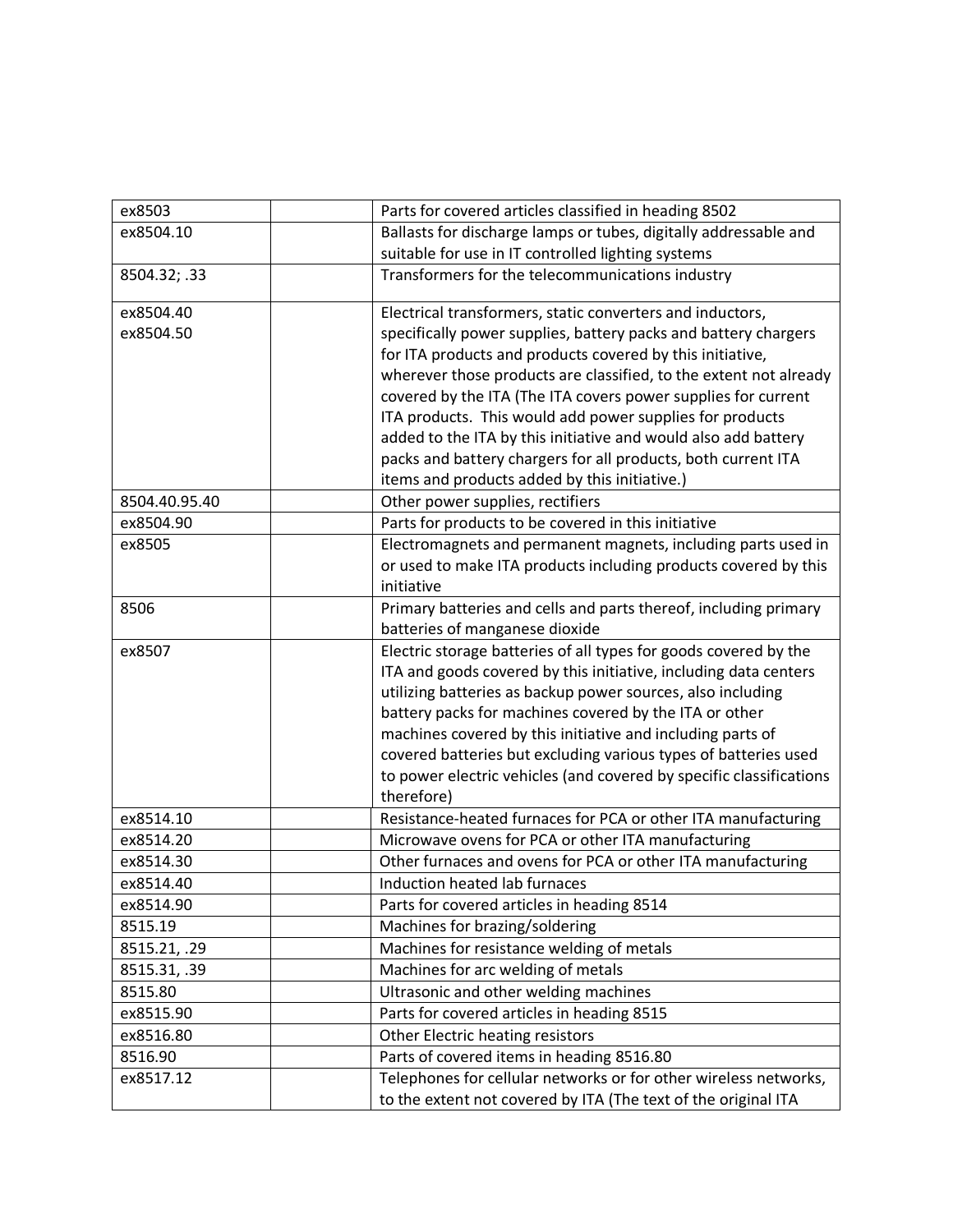|           |              | covers HS heading 8517 without restrictions. These products      |
|-----------|--------------|------------------------------------------------------------------|
|           |              | should therefore be covered by the ITA but apparently some ITA   |
|           |              | member countries do not cover them)                              |
| ex8517.18 |              | Other telephone sets, including videophones, to the extent not   |
|           |              | covered by ITA (again, based on the original ITA text, and WCO   |
|           |              | changes in HS since, this category should be covered but         |
|           |              | apparently some jurisdictions do not agree)                      |
| ex8517.61 |              | Other apparatus for transmission or reception of voice, images   |
|           |              | or other data including apparatus for communication in a wired   |
|           |              | or wireless network, such as base stations, to the extent not    |
|           |              | covered by ITA (The same appears to be the case for "base        |
|           |              | stations.")                                                      |
| ex8517.62 |              | Machines for the reception, conversion and transmission or       |
|           |              | regeneration of voice, images or other data, including switching |
|           |              | and routing apparatus, including Bluetooth headsets, to the      |
|           |              | extent not covered by ITA (same argument).                       |
| ex8517.69 |              | Machines for the reception, conversion and transmission or       |
|           |              | regeneration of voice, images or other data, including switching |
|           |              | and routing apparatus, including for example equipment for the   |
|           |              | implementation and management of broadband data networks         |
|           |              | over electric power lines, to the extent not covered by the      |
|           |              | ITA. (Same argument for broadband over power lines. Additional   |
|           |              | information will be supplied as it becomes available. Note that  |
|           |              | the ITA already covers pagers, which are now classified in this  |
|           |              | subheading)                                                      |
| ex8517.70 |              | Parts of the foregoing items classified in 8517 and not already  |
|           |              | covered by the ITA                                               |
| ex8518    |              | Audio equipment including microphones, loudspeakers,             |
|           |              | headphones and earphones, audio electric amplifiers, including   |
|           |              | parts, to the extent not covered by ITA (The ITA covers certain  |
|           |              | loudspeaker and microphone combinations put up in sets for use   |
|           |              | with computers, as well as certain microphones and               |
|           |              | loudspeakers for telecommunications use).                        |
| Ex8518.30 | For          | Corded headset connected to a computer via USB. A headset        |
|           | purposes of  | using a USB connection uses digital signals and processes the    |
|           | illustration | signals using codec capability.                                  |
|           | for          |                                                                  |
|           | coverage     | Note: some ITA member countries classify in 8471.80 which is     |
|           |              | covered by current ITA                                           |
| 8519      |              | Sound recording or reproducing equipment, including MP3          |
|           |              | players, turntables, tape players, CD players, transcribing      |
|           |              | machines                                                         |
| 8521      |              | Video recording or reproducing apparatus of all kinds, whether   |
|           |              |                                                                  |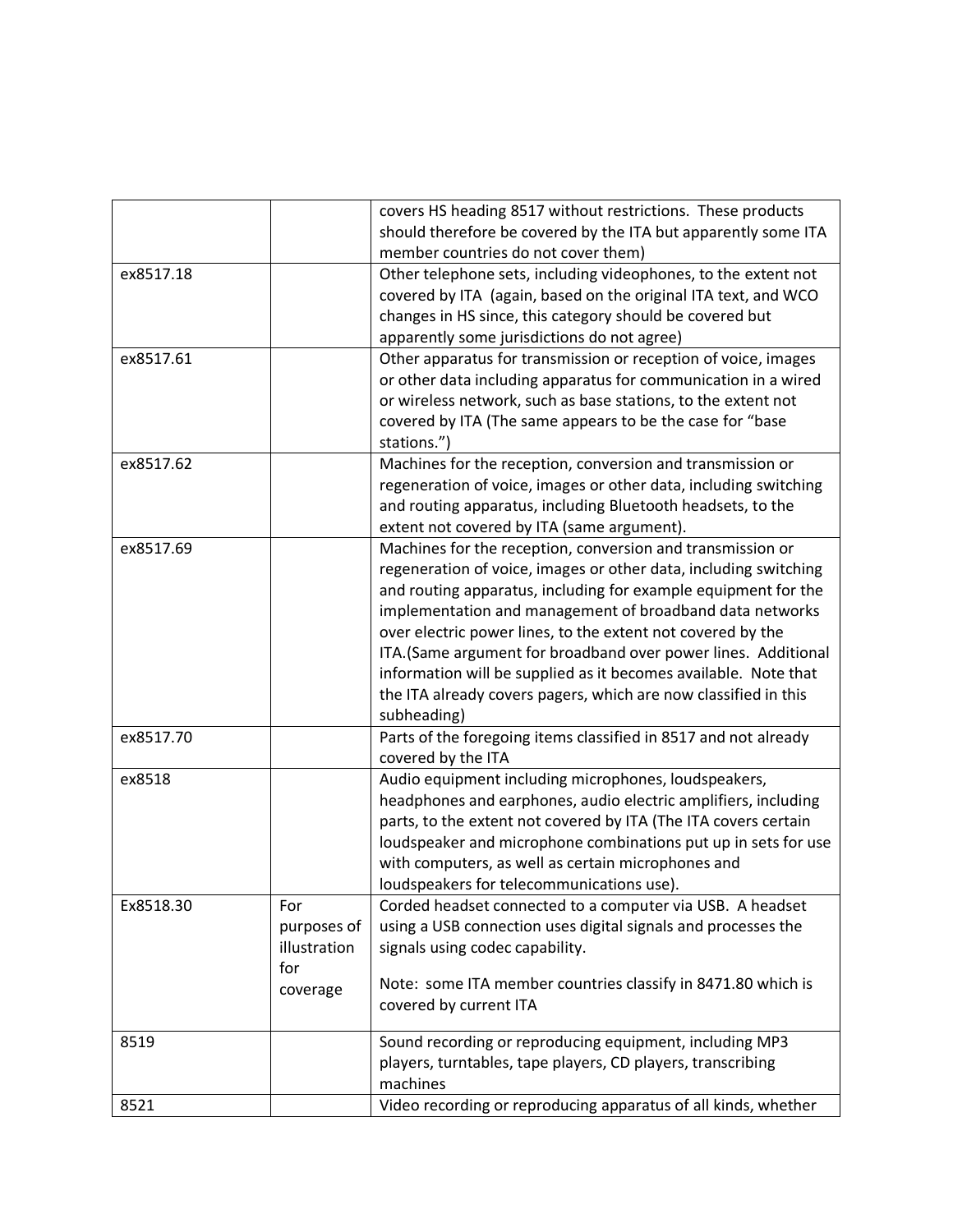|           |                                                                | or not incorporating a video tuner, including VCRs, DVD players                                                                                                                                                                                                                                                                                                                                                                                                                                                                                                                                                                                                                                                                                                |
|-----------|----------------------------------------------------------------|----------------------------------------------------------------------------------------------------------------------------------------------------------------------------------------------------------------------------------------------------------------------------------------------------------------------------------------------------------------------------------------------------------------------------------------------------------------------------------------------------------------------------------------------------------------------------------------------------------------------------------------------------------------------------------------------------------------------------------------------------------------|
| 8522      |                                                                | Parts and accessories for covered articles classified in headings<br>8519 and 8521                                                                                                                                                                                                                                                                                                                                                                                                                                                                                                                                                                                                                                                                             |
| ex8522.90 | Note for<br>information<br>to ensure<br>coverage<br>under 8522 | Multi-component Integrated circuits incorporated as a part of<br>electronic surveillance equipment                                                                                                                                                                                                                                                                                                                                                                                                                                                                                                                                                                                                                                                             |
| ex8523    |                                                                | Discs, tapes, solid state non-volatile storage devices, "smart<br>cards" and other media for the recording of sound or of other<br>phenomena, whether or not recorded, including matrices and<br>masters for the production of discs, but excluding products of<br>chapter 37. In short, all media for data storage and all<br>recordings on all media, including all types of software even if<br>not used by an identified ADP machine, and all types of<br>semiconductor media such as smart cards and RFID tags, to the<br>extent not already covered by ITA (ITA currently covers<br>unrecorded media of all kinds and software, whether or not with<br>audio and/or video elements for ADP machines recorded on<br>media and recordings of data for ADP) |
| ex8525    |                                                                | Transmission apparatus for radio-broadcasting or television,<br>whether or not incorporating reception apparatus or sound<br>recording or reproducing apparatus; television cameras, digital<br>cameras and video camera recorders to the extent not already<br>covered by ITA. Certain articles are already covered by the ITA.<br>See details in the next three entries.                                                                                                                                                                                                                                                                                                                                                                                     |
| ex8525.50 | Listed for<br>illustration                                     | Set top boxes without modems (ITA currently covers set top<br>boxes with communications functions)                                                                                                                                                                                                                                                                                                                                                                                                                                                                                                                                                                                                                                                             |
| 8525.60   | Listed for<br>illustration                                     | Transmission apparatus incorporating reception apparatus, for<br>example Bluetooth technology, to the extent not covered by ITA<br>(classification discussion at WCO pending)                                                                                                                                                                                                                                                                                                                                                                                                                                                                                                                                                                                  |
| ex8525.80 | Listed for<br>illustration                                     | Television cameras, digital cameras and other video cameras and<br>video camera recorders, including "web cams" and cell phone<br>camera modules to the extent not covered by the ITA(the ITA<br>covers digital still image video cameras classified here)                                                                                                                                                                                                                                                                                                                                                                                                                                                                                                     |
| 8526      |                                                                | Radar, radio navigational aid apparatus and radio remote control<br>apparatus, including GPS technology                                                                                                                                                                                                                                                                                                                                                                                                                                                                                                                                                                                                                                                        |
| 8527      |                                                                | Reception apparatus for radiobroadcasting, whether<br>or not combined, in the same housing, with sound<br>recording or reproducing apparatus or a clock: (e.g., Pocket sized<br>radio cassette players and radio tape recorder combinations<br>including CD players and clocks; car radios and cassette/disc                                                                                                                                                                                                                                                                                                                                                                                                                                                   |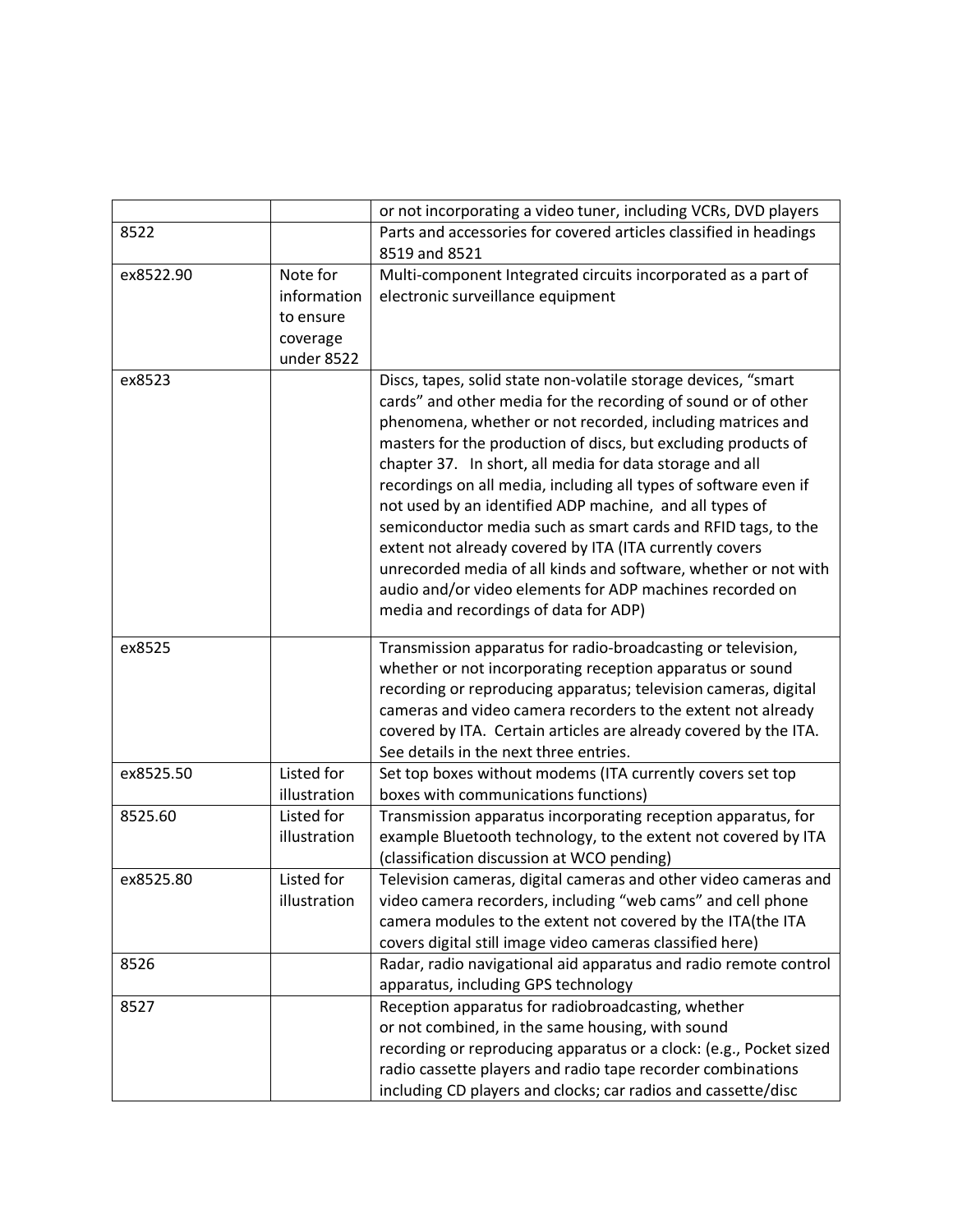|                        |              | combos, other AM/FM radios; other radio/CDplayer/tape              |
|------------------------|--------------|--------------------------------------------------------------------|
|                        |              | combos; clock radios; other radio receivers, including infant      |
|                        |              | monitoring systems)                                                |
| 8528.59                |              | Video (non-ADP) monitors with flat panel displays, whether LCD,    |
|                        |              | Plasma, LED or other technology, whether or not including video    |
|                        |              | recording or reproducing equipment, regardless of screen size;     |
|                        |              | video cameras with small flat panel displays                       |
| 8528.69                |              | Video (non-ADP) projectors using any flat panel display            |
|                        |              | technology, whether or not including video recording or            |
|                        |              | reproducing equipment, regardless of screen size                   |
| ex8528.71              |              | Reception apparatus for TV not designed to incorporate a video     |
|                        |              | display or screen, other than set top boxes with communications    |
|                        |              | functions, which may be classified here and are already covered    |
|                        |              | by the ITA                                                         |
| ex8528.71              | For          | Set top boxes without modems                                       |
|                        | illustration |                                                                    |
| ex8528.72 <sup>5</sup> |              | Television receivers with screens or projectors, using any flat    |
|                        |              | panel display technology, whether or not including video           |
|                        |              | recording/reproducing apparatus, regardless of screen size,        |
|                        |              | whether HD or not, if not already covered by ITA                   |
| ex8529                 |              | Parts for covered articles in headings 8525 through 8528 to the    |
|                        |              | extent not already covered by ITA, such as GPS antennas for cell   |
|                        |              | phones                                                             |
| ex8529.90              | For          | Multi-component integrated circuits incorporated as a part of a    |
|                        | illustration | set top box                                                        |
| Ex8531.20              |              | Indicator panels for simple character display used for             |
|                        |              | maintenance displays in telecommunications infrastructure          |
|                        |              | devices                                                            |
| Ex8535.40              |              | Lightning arresters used in cellular base stations                 |
| 8536.20                |              | Automatic circuit breakers                                         |
| ex8536.30.80           |              | Power distribution units to control or protect electrical circuits |
|                        |              | including specifically "power strips" and "surge protectors"       |
| Ex8536.50              |              | Switches for electric circuits not exceeding 11 amps, such as      |
|                        |              | uninterruptible power supplies for computers                       |
| 8536.70                |              | Connectors for optical fiber                                       |
| 8536.69.80             |              | Other connectors for telecommunications products                   |
| 8536.90.80             |              | Wafer probing plates, probe cards, prober docking hardware,        |
|                        |              | prober docking manipulator, or other items used to test            |
|                        |              | semiconductor wafers (The ITA covers "wafer probers" at            |
|                        |              | 8536.90.40. The request covers a distinct group of                 |

 5 8528.72, including .72.62 through 72.97, but excluding .72.04 through .72.56. The exclusions cover CRT receivers and black/white TVs and partially manufactured kits for CRT TV's, potentially subject to trade remedy issues.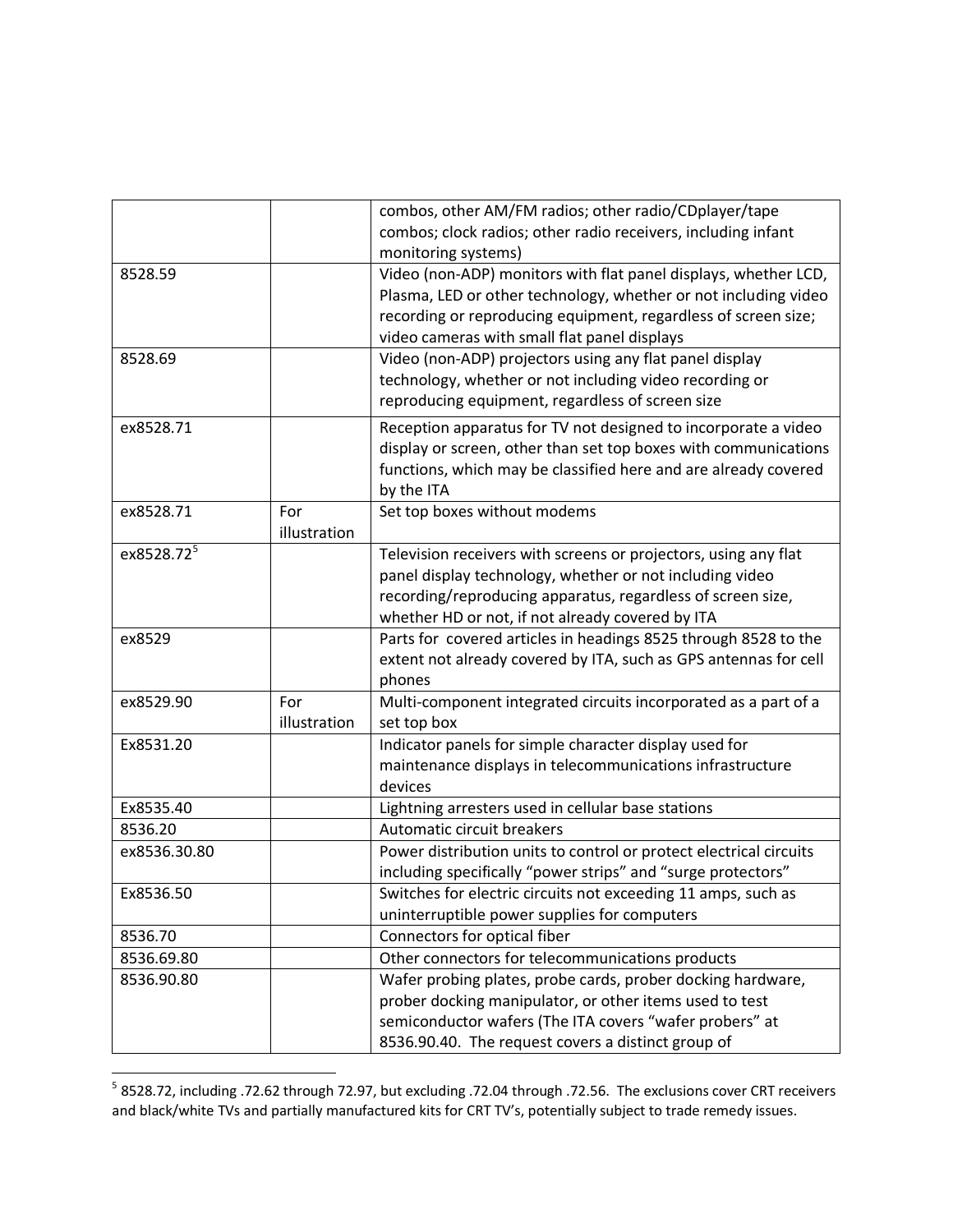|                 | semiconductor wafer testing devices other than "wafer probers"     |
|-----------------|--------------------------------------------------------------------|
|                 | that may be classified in the same 6-digit HS subheading but are   |
|                 | currently subject to duties)                                       |
| ex8537          | Cabinets/enclosures for covered items described in HS 8536         |
| ex8537          | Other indicator panels and control boards                          |
| 8537.10.60 and  | Motor control centers. These are industrial automation systems     |
| ex8537.20       | components; i.e., factory IT. A motor control center is an         |
|                 | assembly of one or more enclosed sections having a common          |
|                 | power bus and principally containing motor control units. A        |
|                 | motor controller or motor control unit is a device or group of     |
|                 | devices that serves to govern in some predetermined manner         |
|                 | the performance of an electric motor. Motor Control Centers        |
|                 | (that include programmable controllers) and programmable           |
|                 | controllers on their own which are industrial automatic data       |
|                 | processing machines capable of 1) storing the processing           |
|                 | program or programs and at least the data immediately              |
|                 | necessary for the execution of the program; 2) being freely        |
|                 | programmed in accordance with the requirements of the user;        |
|                 | 3) performing arithmetical computations specified by the user;     |
|                 | and 4) executing, without human intervention, a processing         |
|                 | program which requires them to modify their execution, by          |
|                 | logical decision during the processing run. HS 8537.10.60 covers   |
|                 | motor control centers for a voltage not exceeding 1,000 volts.     |
|                 | exHS 8537.20 covers motor control centers for a voltage            |
|                 | exceeding 1,000 volts.                                             |
| ex8537.10.90    | Programmable controls. These are industrial automation             |
|                 | systems components; i.e., factory IT. A programmable controller    |
|                 | or programmable logic controller (PLC) is a digital computer used  |
|                 | for automation of electromechanical processes, such as control     |
|                 | of machinery on factory assembly lines.                            |
| ex8537.10.90    | Panel boards and distribution boards not over 1000 volts for use   |
|                 | in telecommunications apparatus                                    |
| ex8537.10.90    | Programmable power strips and surge protectors and                 |
|                 | programmable controllers for voltage not exceeding 1,000 volts     |
| ex8537.10.90    | Infrared remote control units for products covered by this         |
|                 | initiative or the ITA imported separately <sup>6</sup>             |
| Ex8537.10.90.50 | Panel boards and distribution boards for voltage not over 1000     |
|                 | volts                                                              |
| 8538.90         | Parts for covered articles in headings 8536 and 8537, specifically |
|                 | printed circuit assemblies, molded parts, other parts of           |

 6 Infrared remote control units may be imported here or under HS 8543.70, depending on their features.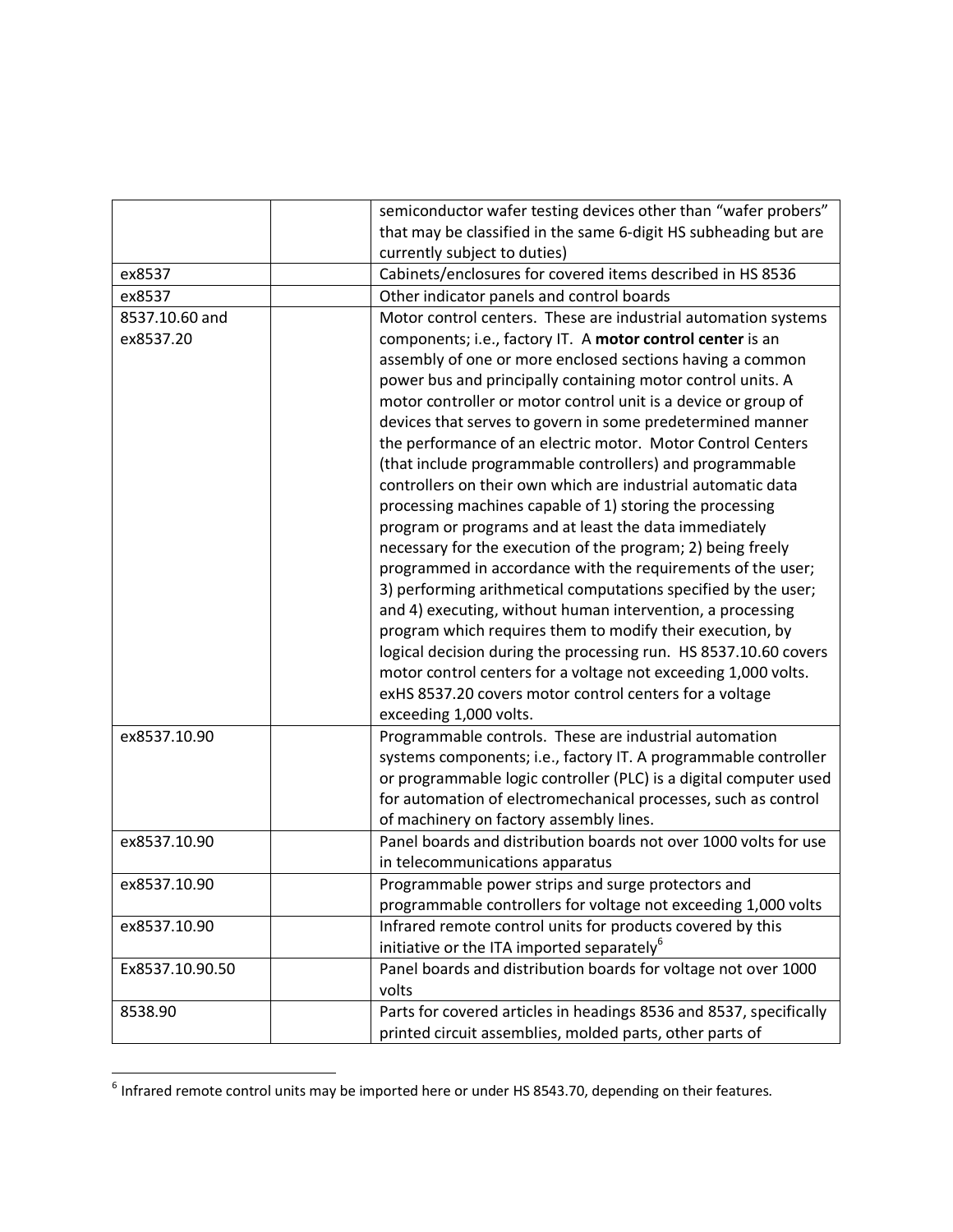|                 |              | switchgear, switchboards, panel boards and distribution boards                 |
|-----------------|--------------|--------------------------------------------------------------------------------|
|                 |              | and adaptors from heading 8537 covered here                                    |
| ex8542          |              | Multichip integrated circuits (MCP) consisting of two or more                  |
|                 |              | interconnected monolithic integrated circuits combined to all                  |
|                 |              | intents and purposes indivisibly, whether or not on one or more                |
|                 |              | insulating substrates, with or without leadframes, but with no                 |
|                 |              | other active or passive circuit elements. <sup>7</sup>                         |
| 8543.20         |              | Signal generators                                                              |
| 8543.30         |              | Machines for electroplating or electrolysis                                    |
| ex8543.70.60    |              | Unspecified equipment designed for connection to telephone                     |
|                 |              | networks or apparatus <sup>8</sup> , including specifically cellular telephone |
|                 |              | base stations and parts thereof wherever classified                            |
| 8543.70.80      |              | Microwave amplifiers                                                           |
| 8543.70.92      |              | Electrical machines with translation or dictionary functions                   |
|                 |              | (some electronic books/readers and other devices with these                    |
|                 |              | specific functions may be classified here)                                     |
| 8543.70.96      |              | Flat panel displays for articles of heading 8528 other than ADP                |
|                 |              | articles (i.e., other than computer monitors and projectors)                   |
| 8543.90         |              | Parts for covered machines of heading 8543                                     |
| 8543.90.68      | Listed for   | Printed circuit assemblies for flat panel display TVs, monitors,               |
|                 | illustration | projectors and receivers (non-ADP items not currently covered                  |
|                 |              | by ITA)                                                                        |
| ex8544          |              | Insulated wire, cable (including coaxial) and other insulated                  |
|                 |              | electric conductors, whether or not fitted with connectors,                    |
|                 |              | including power cords for ADP and other devices covered by ITA,                |
|                 |              | such as set top boxes, to the extent not already covered by ITA                |
|                 |              | and for goods covered by this initiative (electric conductors of a             |
|                 |              | kind used in telecommunications, ex8544.42; ex8544.49; are                     |
|                 |              | already covered by ITA as are optical fiber cables at 8544.70)                 |
| 8544.20         |              | Coaxial cable and other coaxial electric conductors                            |
| ex8544.42       |              | Electrical cables fitted with connectors to the extent not already             |
|                 |              | covered by the ITA (ITA covers 8544.42.10 and .20)                             |
| 8544.49.30.80   |              | Electrical conductor, copper, for voltage >80 and <= to 600                    |
| 8545.19.20      |              | Electrodes used for electrolytic purposes                                      |
| 8546.10, .20    |              | Glass or ceramic electric insulators                                           |
| 8547.90         |              | Insulated fittings of other than ceramic or plastic and quartz                 |
|                 |              | parts used in ITA articles and in semiconductor manufacturing                  |
| ex8708.99.81.80 |              | Multi-component integrated circuits incorporated as part the                   |
|                 |              | electronics used to control automobile engines                                 |

 7 Stakeholder discussions around this definition are ongoing. The definition will be updated as necessary.

 $^8$  Infrared remote control units may be imported here or under HS 8537.10, depending on their features.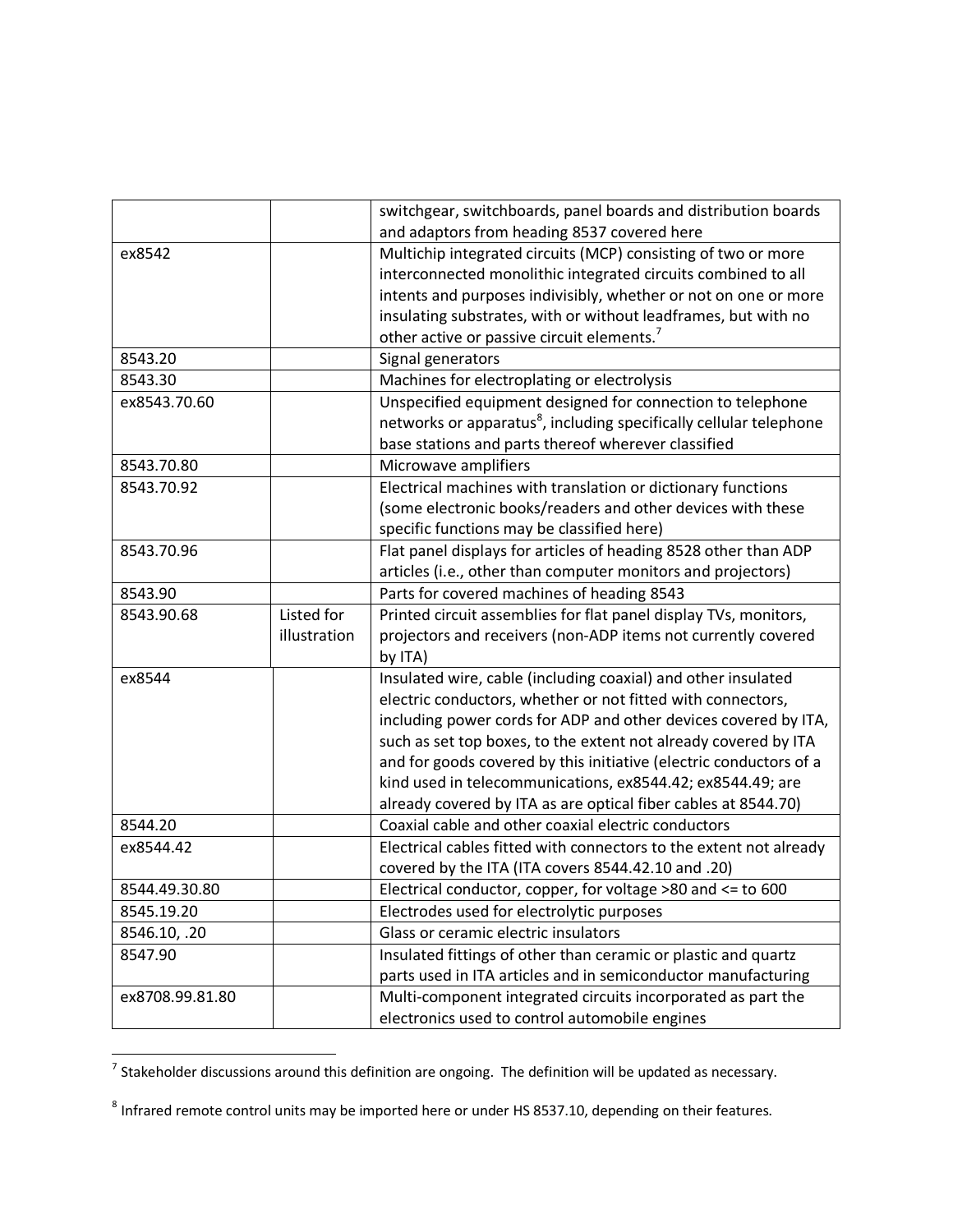| 8802.60.30 | <b>Communications satellites</b>                                                                                                                                                                                                                                                                                                                                                                                                                                                                                                                                                                                                                                                                                                                       |
|------------|--------------------------------------------------------------------------------------------------------------------------------------------------------------------------------------------------------------------------------------------------------------------------------------------------------------------------------------------------------------------------------------------------------------------------------------------------------------------------------------------------------------------------------------------------------------------------------------------------------------------------------------------------------------------------------------------------------------------------------------------------------|
| 8803.90.30 | Parts of communications satellites                                                                                                                                                                                                                                                                                                                                                                                                                                                                                                                                                                                                                                                                                                                     |
| 9001.20    | Sheets and plates of polarizing material                                                                                                                                                                                                                                                                                                                                                                                                                                                                                                                                                                                                                                                                                                               |
| 9001.90    | Other optical elements, including lenses, prisms, mirrors and<br>halftone screens, unmounted                                                                                                                                                                                                                                                                                                                                                                                                                                                                                                                                                                                                                                                           |
| ex9002     | Lenses, prisms, mirrors and screens, e.g., filters, mounted for<br>projectors, cameras and the like (for items covered by the ITA or<br>added by this initiative)                                                                                                                                                                                                                                                                                                                                                                                                                                                                                                                                                                                      |
| 9002.19    | Lens for wafersteppers; extremely high res lens used for the<br>projection of a circuit pattern onto a treated wafer surface.<br>Used exclusively in semiconductor manufacturing                                                                                                                                                                                                                                                                                                                                                                                                                                                                                                                                                                       |
| 9005.80.40 | Optical telescopes and scopes for infrared light                                                                                                                                                                                                                                                                                                                                                                                                                                                                                                                                                                                                                                                                                                       |
| 9008       | Slide projectors, microfilm and microfiche readers, photographic<br>enlargers/reducers and other image projectors, including parts<br>and accessories                                                                                                                                                                                                                                                                                                                                                                                                                                                                                                                                                                                                  |
| 9010.60    | Projection screens                                                                                                                                                                                                                                                                                                                                                                                                                                                                                                                                                                                                                                                                                                                                     |
| ex9010.90  | Parts and accessories for covered articles in heading 9010,<br>including waferstepper parts and accessories classified at<br>subheading 9010.90.80                                                                                                                                                                                                                                                                                                                                                                                                                                                                                                                                                                                                     |
| 9011       | Compound optical microscopes of all kinds and parts and<br>accessories, to the extent not already covered by the ITA (ITA<br>covers this category when classified in HS 8486 for SME and flat<br>panel manufacturing uses)                                                                                                                                                                                                                                                                                                                                                                                                                                                                                                                             |
| 9012       | Microscopes other than optical microscopes (some microscopes<br>covered by ITA and originally classified here were moved to<br>heading 8486.40. Remaining items are not covered by the ITA<br>and should be covered now)                                                                                                                                                                                                                                                                                                                                                                                                                                                                                                                               |
| 9013.20    | Lasers other than laser diodes. - various types of LASERS (light<br>amplification by stimulated emission of radiation) are utilized in<br>semiconductor manufacturing equipment and flat panel display<br>manufacturing equipment and related processes. For example,<br>photomask and wafer inspections systems may use a solid state<br>laser or three types of gas (HeNe, UV, and Argon) lasers which<br>emit non-ionizing radiation in wavelengths of 632nm Helium<br>Neon (HeNe), 488nm Argon, and 362nm Ultraviolet (UV).<br>Request covers these lasers as well as 193 mm (solid state) and<br>193 mm or and less (solid state) lasers, which are almost all used<br>exclusively in the semiconductor manufacturing and inspection<br>industry. |
| ex9013.80  | Optical cards                                                                                                                                                                                                                                                                                                                                                                                                                                                                                                                                                                                                                                                                                                                                          |
| 9013.80.70 | Information panels and LCD Glass, aka liquid crystal devices not<br>constituting articles provided for more specifically in other<br>headings; flat panel displays other than for articles of heading                                                                                                                                                                                                                                                                                                                                                                                                                                                                                                                                                  |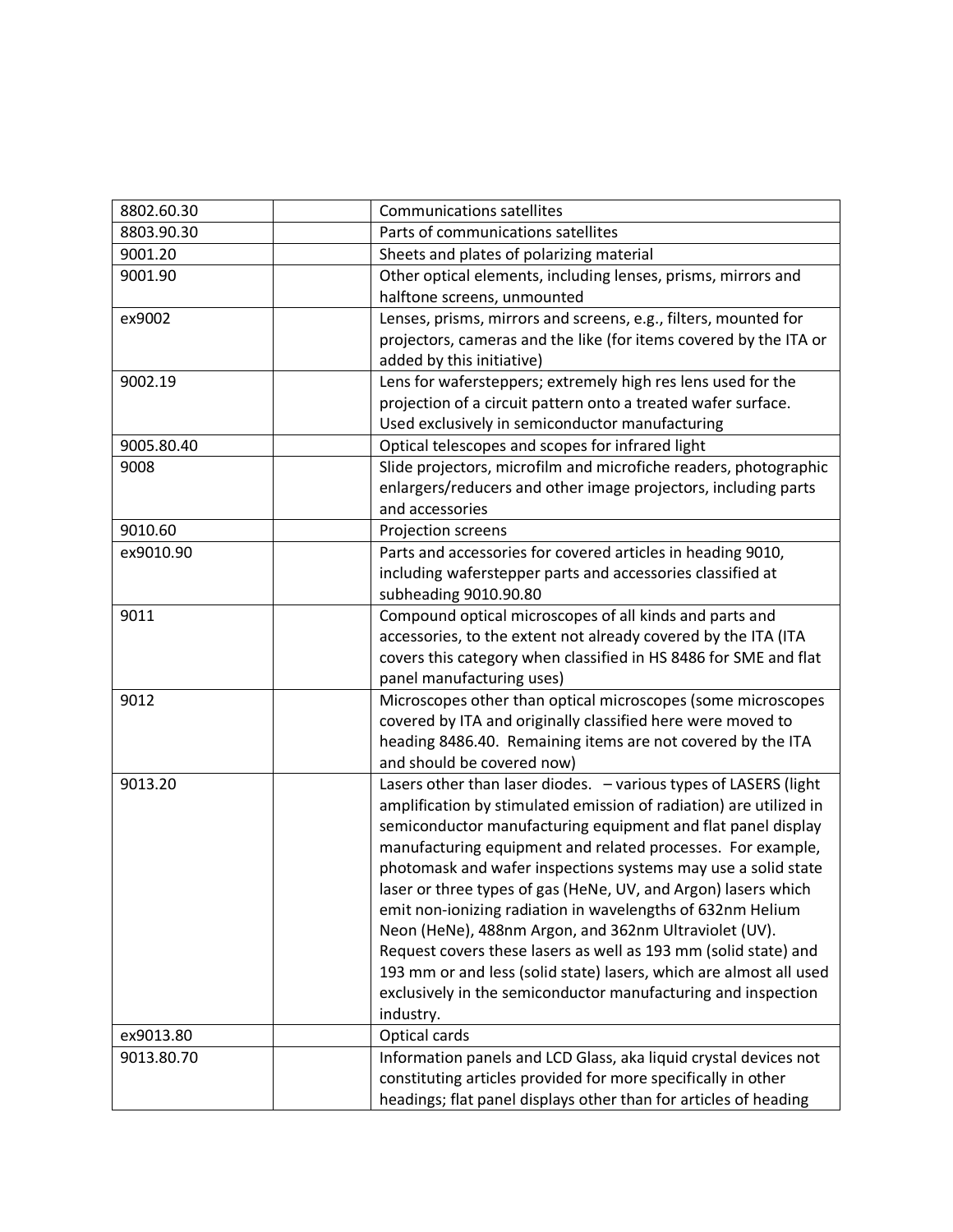|               |              | 8528 except subheadings 8528.51 or 8528.61                          |
|---------------|--------------|---------------------------------------------------------------------|
| Ex9013.80.90  |              | Attenuator fiber optic for telecommunications networks.             |
|               |              | Attenuators are a specific type of optical equipment found on       |
|               |              | fiber networks.                                                     |
| ex9013.80.90  |              | Liquid crystal displays not elsewhere classified, to the extent not |
|               |              | covered by ITA (e.g., for products added by this initiative)        |
| ex9013.90.90  |              | Parts and accessories for flat panel displays classified in 9013    |
|               |              | and added by this initiative                                        |
| ex9014.80     |              | Other optical navigational instruments                              |
| 9016          |              | Balances with high sensitivity, whether or not electrical           |
| ex9018        |              | Specific medical instruments including electrocardiographs,         |
|               |              | ultrasonic scanners, MRI equipment and patient monitoring           |
|               |              | systems                                                             |
| 9018.19.55    | Listed for   | Medical peripheral devices to assist medical professionals in       |
|               | illustration | monitoring patient health (a netbook device with specific           |
|               |              | functionality)                                                      |
| ex9022.19     |              | X-ray apparatus for non-medical or dental uses, in particular for   |
|               |              | semiconductor testing and inspection                                |
| 9022.21, .30  |              | X-ray machines for medical, dental and surgical uses and the x-     |
|               |              | ray tubes needed to power them                                      |
| 9027.10       |              | Gas or smoke analysis apparatus                                     |
| ex9027.90     |              | Parts and accessories for items covered in 9027                     |
| 9028          |              | Gas, liquid and electricity meters, including parts and accessories |
| ex9030        |              | Oscilloscopes, spectrum analyzers and other instruments for         |
|               |              | measuring or checking electrical quantities including parts and     |
|               |              | accessories (certain items at 9030.40 are already covered by ITA)   |
| 9030.31, .32  | Listed for   | Multimeters for measuring voltage, current, etc.                    |
|               | illustration |                                                                     |
| 9030.39.0040  | Listed for   | Automatic parametric testers, which perform electrical tests on     |
|               | illustration | semiconductor wafers for proper fabrication.                        |
| 9030.40       | Listed for   | Telecommunications/internet network analyzers to the extent         |
|               | illustration | not already covered by ITA (WCO classification discussion           |
|               |              | pending; ITA coverage in dispute)                                   |
| 9030.90.88.40 | Listed for   | Parts for goods of heading 9030; ITA covers 9030.40, but not this   |
|               | illustration | parts category; perhaps an oversight.                               |
| ex9031        |              | Other measuring and checking instruments not covered by ITA,        |
|               |              | such as electron microscopes, test benches, profile projectors,     |
|               |              | and testing equipment for semiconductor manufacturing               |
|               |              | equipment, and possibly network analyzers (WCO discussion           |
|               |              | pending) and parts and accessories, which may be classified here    |
|               |              | even if they may also be classifiable in other HTS subheadings, to  |
|               |              | the extent not already covered by the ITA                           |
| 9032.81       |              | Process control modules and complete systems used in 8537.10,       |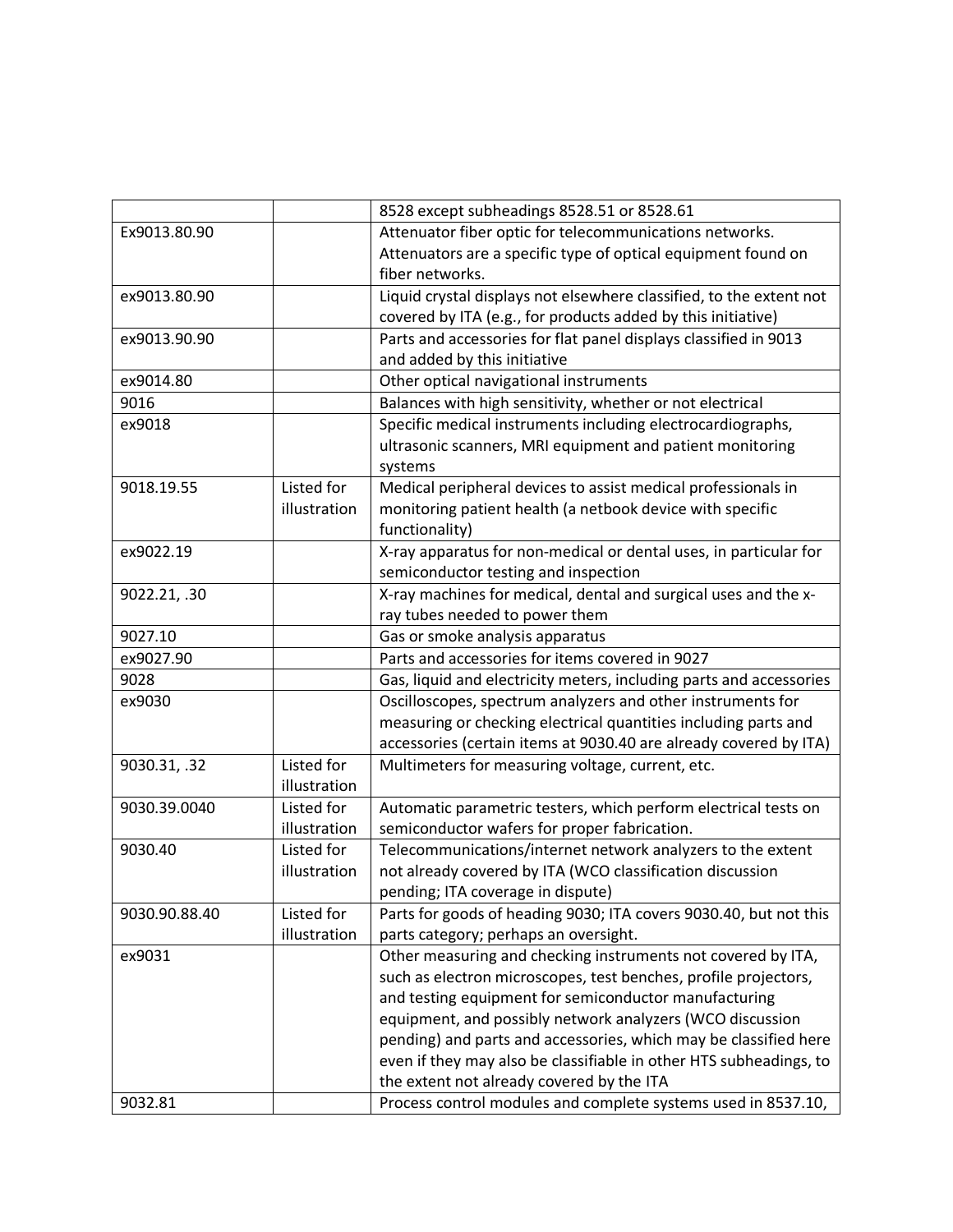|                                                          | 8537.20, and 8538.90                                                                                                                                                                                                                                                                                                                                                                                                                                                                                                                                                                                                                                                                                                                                |  |
|----------------------------------------------------------|-----------------------------------------------------------------------------------------------------------------------------------------------------------------------------------------------------------------------------------------------------------------------------------------------------------------------------------------------------------------------------------------------------------------------------------------------------------------------------------------------------------------------------------------------------------------------------------------------------------------------------------------------------------------------------------------------------------------------------------------------------|--|
| Ex9032.89                                                | Flow controllers suitable for use in articles covered by the ITA                                                                                                                                                                                                                                                                                                                                                                                                                                                                                                                                                                                                                                                                                    |  |
| 9032.89.90                                               | Voltage regulators for use with telecommunications apparatus                                                                                                                                                                                                                                                                                                                                                                                                                                                                                                                                                                                                                                                                                        |  |
| 9032.90                                                  | Parts of process control instruments, complete systems used in<br>8538.10 and 8538.90                                                                                                                                                                                                                                                                                                                                                                                                                                                                                                                                                                                                                                                               |  |
| ex9033.00                                                | Multi-component integrated circuits incorporated as a part of<br>the electronics deployed in industrial equipment of HTS chapter<br>90                                                                                                                                                                                                                                                                                                                                                                                                                                                                                                                                                                                                              |  |
| 9107.00                                                  | Time switches with clock or watch movement or with<br>synchronous motor                                                                                                                                                                                                                                                                                                                                                                                                                                                                                                                                                                                                                                                                             |  |
| ex9207.10                                                | Music synthesizers                                                                                                                                                                                                                                                                                                                                                                                                                                                                                                                                                                                                                                                                                                                                  |  |
| 9504.10 <sup>9</sup>                                     | Video games of a kind used with TV receiver and video game<br>consoles                                                                                                                                                                                                                                                                                                                                                                                                                                                                                                                                                                                                                                                                              |  |
| ex9504.90                                                | Game machines other than coin-operated arcade games and<br>parts and accessories including game controllers, game<br>cartridges, cases, steering wheels, etc.                                                                                                                                                                                                                                                                                                                                                                                                                                                                                                                                                                                       |  |
| <b>WHEREVER CLASSIFIED APPENDIX</b>                      |                                                                                                                                                                                                                                                                                                                                                                                                                                                                                                                                                                                                                                                                                                                                                     |  |
| Ex4907.00<br>ex4911.10 and<br>ex4911.98 and<br>ex4911.99 | Documents of title, specifically licenses to use software in<br>printed form; Other Printed matter, including printed pictures<br>and photographs: trade advertising material, commercial<br>catalogs and the like; specifically coded key cards, stored value<br>cards and point of sale activation (POSA) cards for downloads<br>and/or activation of games and software and other internet<br>content and services and telecommunications services,<br>wherever classified (classification likely in the listed HS<br>subheadings, but there is some divergence possible, so the items<br>should be covered wherever classified. They are emerging as<br>highly effective methods for secure distribution of software,<br>content and services.) |  |
| ex8414.59 or<br>ex8414.90                                | DC fans and cooling fans used in conjunction with<br>microprocessors for any articles covered by this initiative or the<br>ITA, whether classified at 8414.59 (US) or 8414.90 (EU) or in<br>some other subheading. Neither category is covered by ITA<br>Magnetic disc process and transport cassettes and carriers                                                                                                                                                                                                                                                                                                                                                                                                                                 |  |
|                                                          | (possibly ex8431.39)                                                                                                                                                                                                                                                                                                                                                                                                                                                                                                                                                                                                                                                                                                                                |  |
| Ex8486 or<br>9013.20                                     | Lasers and light sources (including lasers, laser based, plasma,<br>and other amplified lights sources) and pats thereof, solely or<br>principally used in the manufacture of semiconductors and flat                                                                                                                                                                                                                                                                                                                                                                                                                                                                                                                                               |  |

 9 WCO plans to eliminate subheading 9504.10 in the HS 2012 and replace it with new subheading 9504.50, "video game consoles and machines." The HS 2012 subheading is included by reference in this request.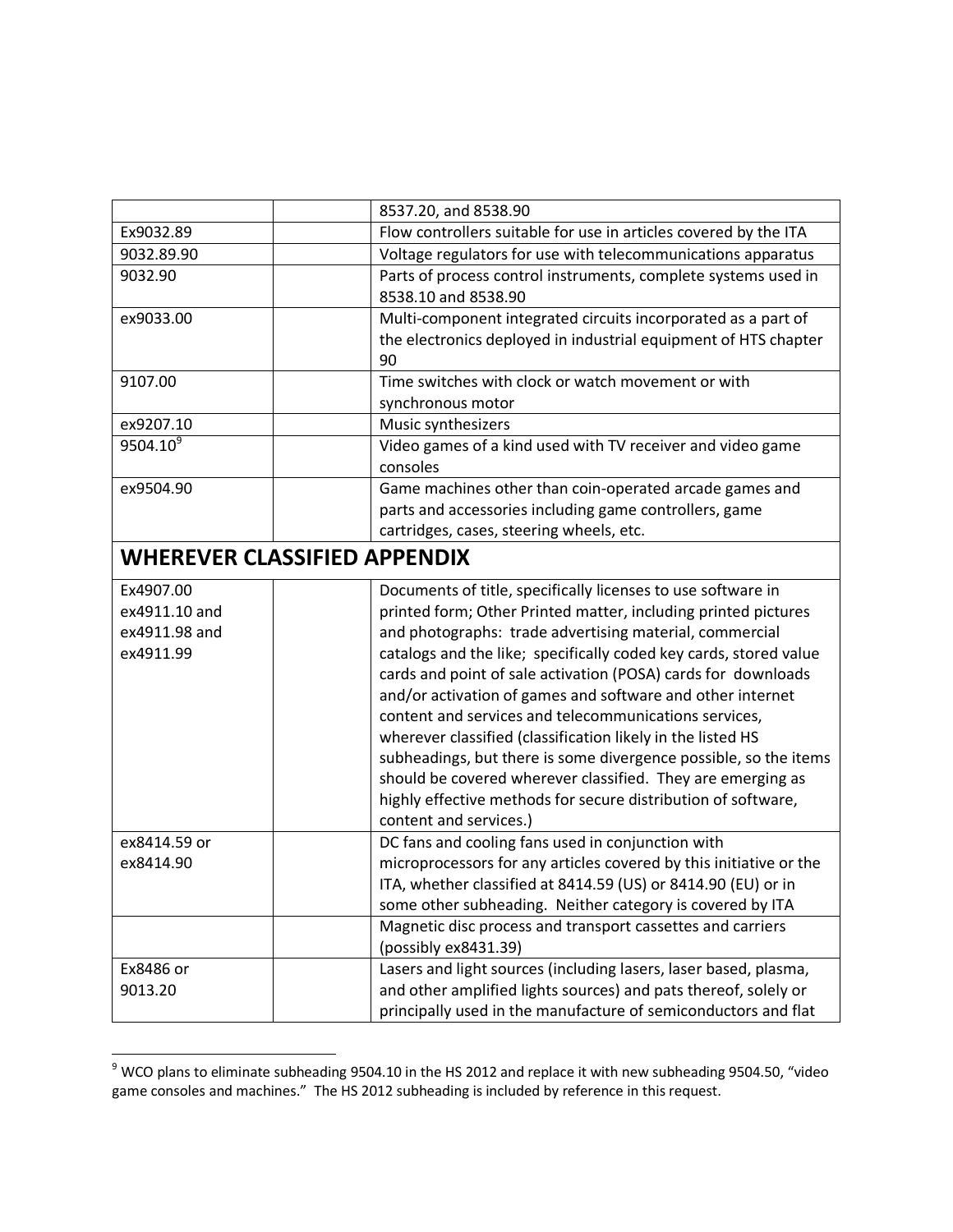|                  | panel displays. Note that items classified in 8486 should already   |
|------------------|---------------------------------------------------------------------|
|                  | be covered by the ITA, but not all countries appear to be           |
|                  | implementing this commitment.                                       |
|                  | Digital still image cameras with the ability to record video        |
|                  | images (with or without accompanying audio information) of any      |
|                  | length, not classified in HS 8525.80 and thus not currently         |
|                  | covered by the ITA                                                  |
|                  | Multi-component integrated circuits incorporated as a part of in-   |
|                  | vehicle information and entertainment systems                       |
|                  | Multi-component integrated circuits used in medical devices         |
|                  | Multi-component integrated circuits, which are combinations of      |
|                  | one or more monolithic, hybrid or multi-chip integrated circuits    |
|                  | with one or more active or passive components. (Note: This is       |
|                  | needed to capture multi-component IC's wherever they are            |
|                  | classified, since coverage of multi-component integrated circuits,  |
|                  | to be comprehensive, needs to cover a variety of classifications,   |
|                  | since certain Controllers, DSPs, microprocessors, etc. that do not  |
|                  | fit the definition of 8542 would need to be classified as a part of |
|                  | devices the ICs go into. $^{10}$                                    |
| e.g. 8443        | Printers, multifunction machines (e.g., multifunction printers      |
|                  | and digital copiers) and photocopiers, regardless of size or        |
|                  | format if not covered by ITA, including large or wide format        |
|                  | industrial printing machinery using digital printing technologies   |
|                  | (i.e., if classified outside ITA categories)                        |
| 3215, 3707, 8443 | Cartridges for printers, fax machines, photocopiers, or             |
|                  | multifunction machines, (e.g., multifunction printers and digital   |
|                  | copiers), whether classified as ink (3215), toner (3707) or "parts  |
|                  | of" the article in heading 8443                                     |
|                  | Software, regardless of audio or video content, wherever            |
|                  | classified, and whether or not requiring a defined ADP machine      |
|                  | to operate; for example, video game software for game consoles      |
|                  | that do not meet the test for an ADP machine in note 5(A) of        |
|                  | Chapter 84 of the HS                                                |
|                  | Plastic optical fiber bundles and cables for use in connection      |
|                  | with semiconductor manufacturing equipment, wherever                |
|                  | classified (current US classification is likely to be HS            |
|                  | 9001.10.0075)                                                       |
|                  | Software, electronically delivered, not subject to the Tariff       |
|                  | Schedules of the importing WTO member country and therefore         |
|                  | not subject to valuation or origin declarations                     |
|                  | Telecommunications/internet network analyzers                       |
|                  |                                                                     |

 $^{10}$  Stakeholder discussions around this definition are ongoing. The definition will be updated as necessary.

 $\overline{a}$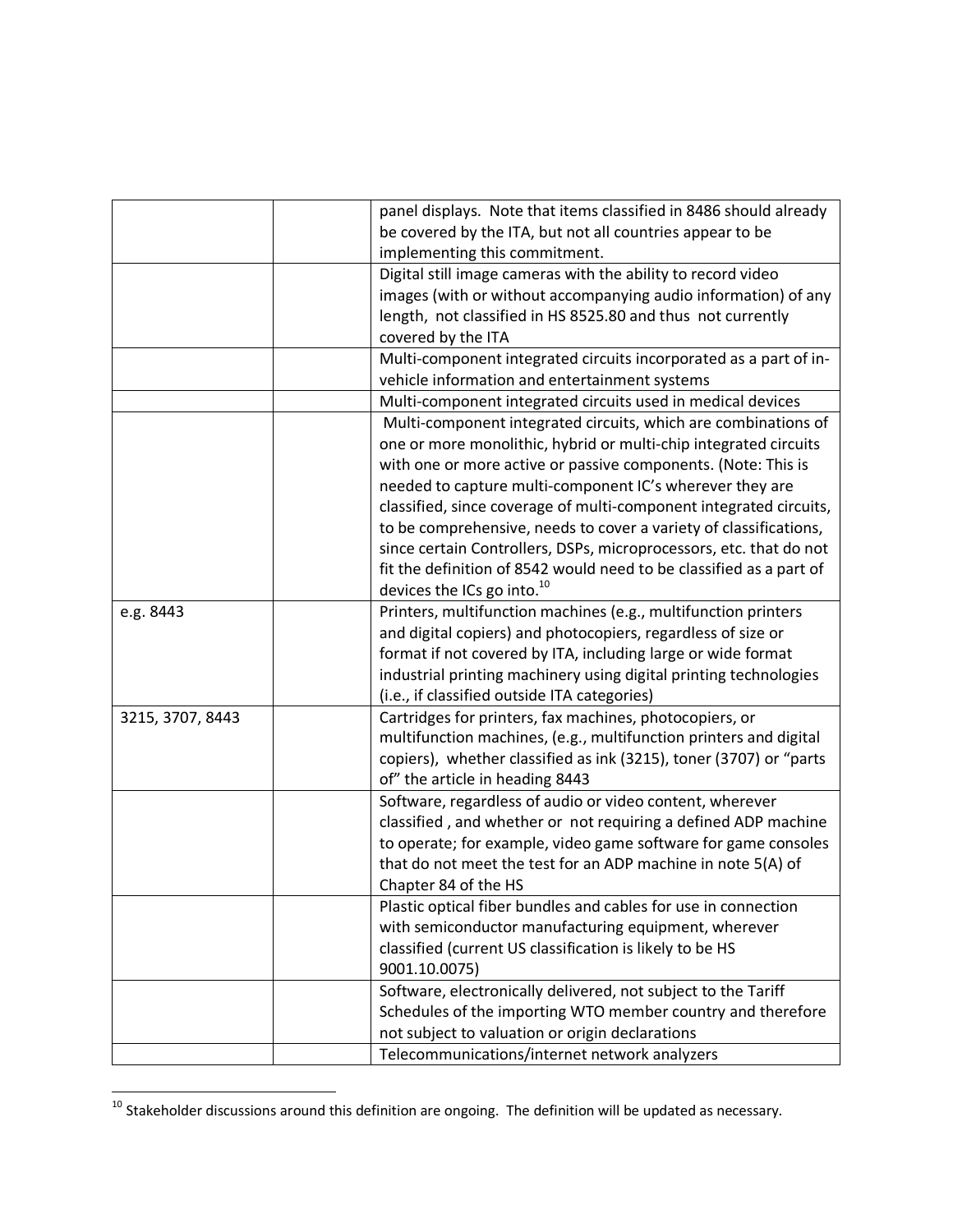|                               | All light sources including laser-based light sources for<br>semiconductor manufacturing and flat panel display<br>manufacturing wherever classified.                                                                                                                                                                                                                                                                                                                                                                                                                                                                       |
|-------------------------------|-----------------------------------------------------------------------------------------------------------------------------------------------------------------------------------------------------------------------------------------------------------------------------------------------------------------------------------------------------------------------------------------------------------------------------------------------------------------------------------------------------------------------------------------------------------------------------------------------------------------------------|
|                               | <b>APPENDIX FOR RELATED ITA COVERAGE ISSUES</b>                                                                                                                                                                                                                                                                                                                                                                                                                                                                                                                                                                             |
|                               | The following items should be covered by the ITA at present but<br>may not be covered for one of the following reasons: (a)<br>disagreements among ITA members regarding classification; (b)<br>particular implementation of the HS 2002 or 2007 changes in a<br>way that disregards Attachment B; (c)failure to implement HS<br>2007 changes in a country's ITA commitments; These are not<br>"new products" for which new concessions are in order for<br>additions to the ITA. They should already be covered but for one<br>reason or another, may not be covered by all ITA parties.                                   |
| 8443.31                       | Multifunction machines, regardless of technology or format<br>(wide or large) connected to ADP machines. Should already be<br>covered by ITA without restriction in any subheading. Any lack<br>of coverage is a HS 2002 or HS 2007 review problem or a<br>disagreement among the parties.                                                                                                                                                                                                                                                                                                                                  |
| 8443.32                       | Other printer units (single function), regardless of technology or<br>format (wide or large) for ADP. Should already be covered by<br>ITA without restriction in any subheading. Any lack of coverage<br>is a HS 2002 or HS 2007 review problem or a disagreement<br>among the parties. <sup>11</sup>                                                                                                                                                                                                                                                                                                                       |
| 8443.39.10                    | Copiers already covered by the ITA. Any lack of coverage is an<br>HS 2002 or HS 2007 problem                                                                                                                                                                                                                                                                                                                                                                                                                                                                                                                                |
| 8486.10, .20, .30<br>.40, .90 | Some countries are not implementing the HS 2007 commitments<br>for semiconductor manufacturing equipment and flat panel<br>display manufacturing equipment, translated from the<br>classifications of the original ITA; this seems to be an issue<br>resulting from failure to implement changes in the classifications<br>to 8486 from various other categories. These categories should<br>already be covered by the ITA. If they are not being treated as<br>such, coverage should be recognized, but not as a "new item."<br>These classifications are the successors to Attachment A Section<br>2 of the original ITA. |
| ex.8504.40<br>ex.8504.50      | Static converters and other inductors including power supplies<br>and battery chargers for products that covered by the ITA but<br>that are classified outside 8471 or 8517 as a result of changes in<br>HS 2002 or 2007 (e.g., monitors, printers, set top boxes,<br>telecom/networking equipment) These items are covered by US                                                                                                                                                                                                                                                                                           |

 $11$  Coverage problems for this and the previous category could also be related to the recent WTO dispute settlement matter.

 $\overline{\phantom{a}}$